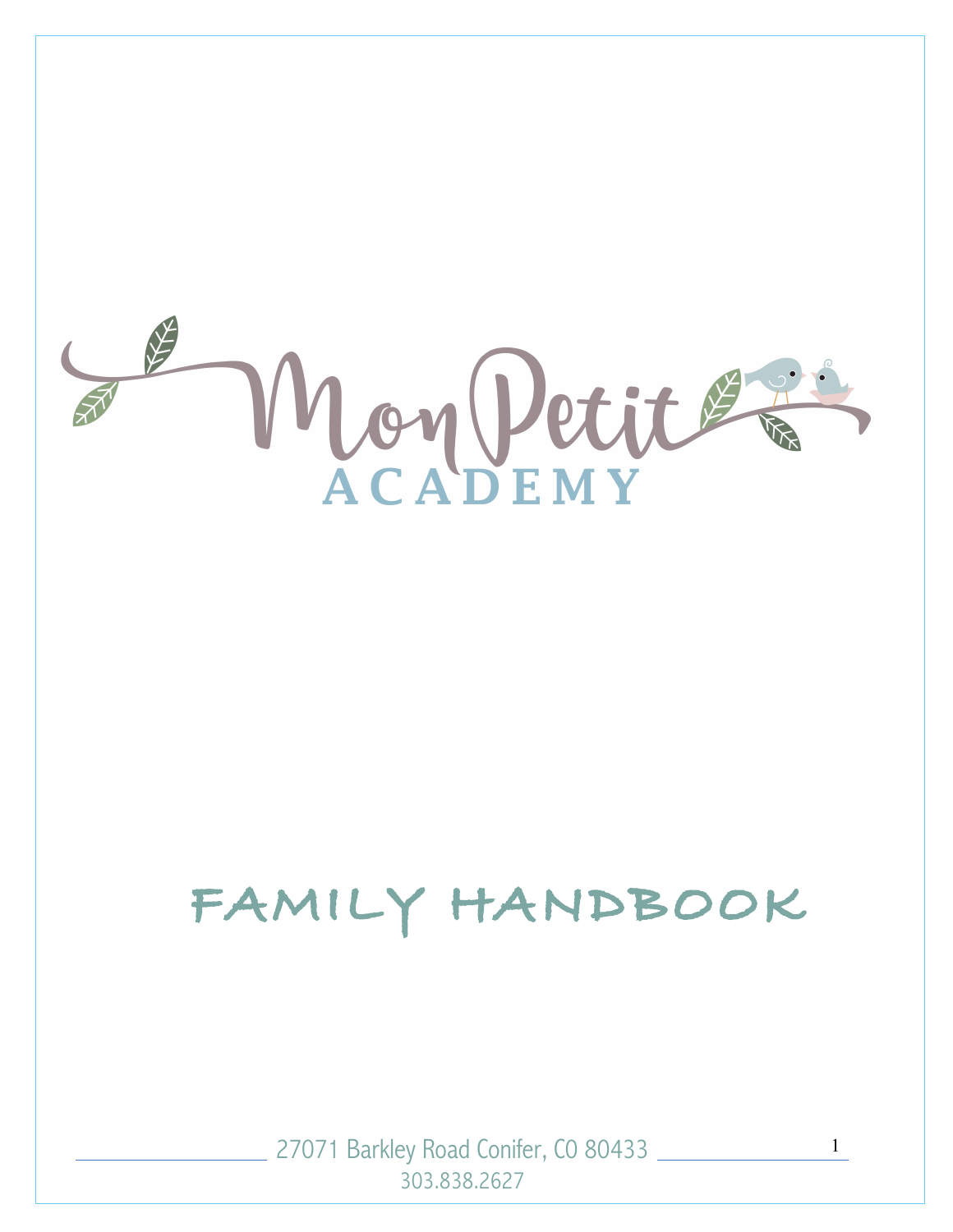## Welcome to Mon Petit Academy

We want to first extend a warm welcome to your family! We are so honored you have chosen to be part of our Mon Petit family. We aim to create an environment where your child can reach their full potential with confidence. Our purpose is to lay the foundation for a better tomorrow and to provide children with lifelong skills needed to achieve their goals. We give children the building blocks necessary to inspire confidence, respect, and responsibility, which are essential in developing a positive self-image. Through interaction with each other, children are learning how to cooperate, problem solve, and make friends, which are vital skills for success. We also believe that parents are the most important teachers in the lives of their children and are a very important part of what makes our community so special. We are honored to be partners with you in the development of your child. We rely on your communication, energy, support, and involvement to ensure a successful experience for your child.

We look forward to getting to know you and your child.

Sincerely,

Mon Petit Academy

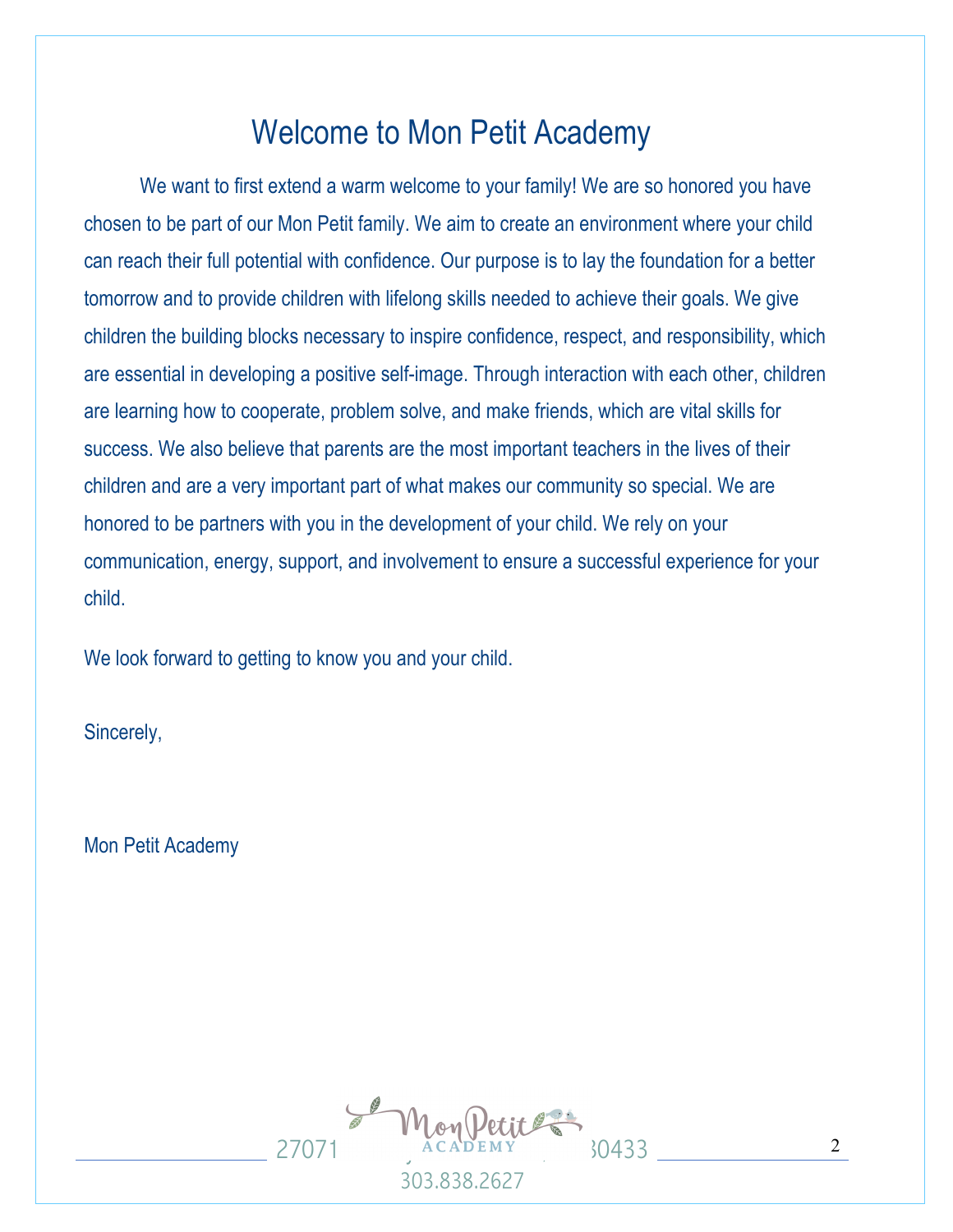### **The policies and procedures outlined in this Handbook have been established in the best interest of all children enrolled at Mon Petit Academy.**

Prior to enrolling your child, we request that you review our handbook. All families must sign a written statement agreeing to abide by these policies at the time of enrollment.

#### **Thank you for choosing Mon Petit Academy.**

#### **I. GENERAL INFORMATION**

#### **A. PHILOSOPHY**

We believe children learn through play and by exploring their environment using their senses. Daily opportunities will be provided for children to help their social-emotional development. We view the teacher as a facilitator who prepares the environment with stimulating and challenging materials and activities designed for the "whole child". We believe that it is essential that all children have a secure, loving, high quality environment. They learn a tremendous amount in the first five years of life and deserve to be in an environment that will encourage developmentally appropriate learning and independence, foster positive attachment and is intentionally designed to promote optimal development. We strongly believe that children of all ages learn best through play, both indoors and out, and should be provided ample time and a variety of exploratory materials to play with. Play allows children to create their own knowledge by exploring the world around them. Play encourages critical thinking, problem solving, and social skills- valuable skills that will help them succeed throughout life. We also believe in working side by side with parents/guardians to promote positive attachment and strong, healthy relationships. When children feel safe and secure in their world, and their needs are responded to appropriately, they have the confidence to explore, experiment, to learn, and try new things. We believe that providing children with nurturing relationships and enriched opportunities to play and grow is our responsibility as their childcare provider.

#### **B. MISSION**

Our mission is to provide high quality, comprehensive early care & education for **ALL** children.

#### **C. AGES SERVED AND HOURS OF OPERATION**

We offer childcare for children ages 6 weeks to 6 years of age. We provide outstanding childcare for all children including those with special needs. We develop and implement training programs for staff members to ensure the highest level of care.

We are open 7:00 a.m. to 5:30 p.m. Monday through Friday. Our Program operates year around with the exception to the following holidays and staff development days:

- $\checkmark$  Labor Dav
- $\checkmark$  Thanksgiving Week (November 21-25<sup>th</sup> 2022)
- $\checkmark$  Christmas Week (December 26<sup>th</sup>-30<sup>th</sup> 2022)
- $\checkmark$  Martin Luther King Day (Staff Training)
- $\checkmark$  1<sup>st</sup> Friday in May (Staff Training)
- $\checkmark$  Memorial Day
- $\checkmark$  4<sup>th</sup> of July Week (4<sup>th</sup>- 8<sup>th</sup> 2022)
- $\checkmark$  Last Friday in August (Staff Training)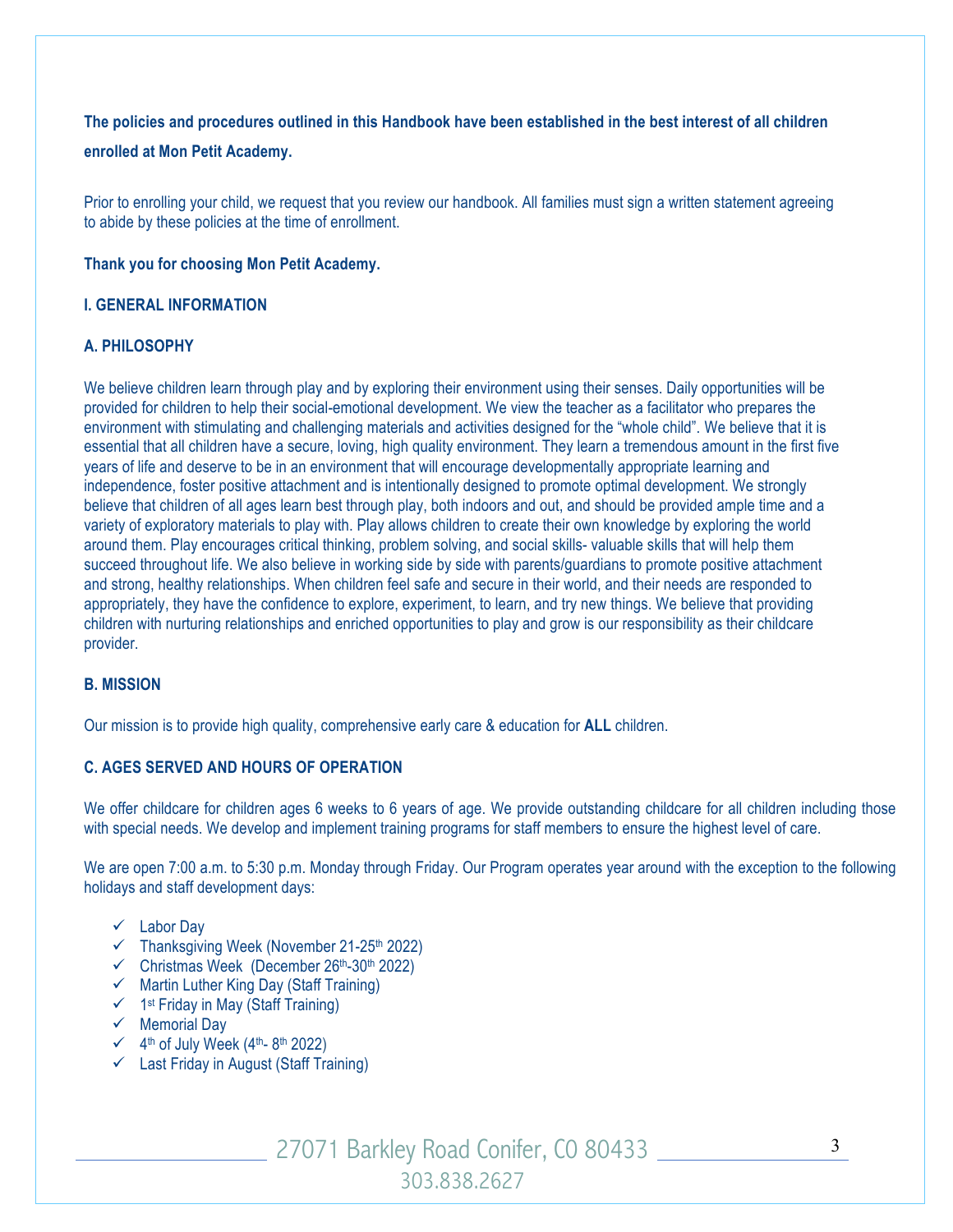\*\* Tuition is still paid for holidays, school closure days and/or snow days that we are closed. Our teachers are paid for holidays, school closure/snow days and vacation. Please note families will receive 2 weeks of vacation time to compensate for the time our building is closed, checkout our vacation section for more information. \*\*

#### **Unscheduled school closures**

- If Jefferson County Public Schools or in particular, Jefferson County Mountain Schools are closed due to inclement weather, our center will also be closed. This is shared via email as soon as we know the center will be closed.
- In case of fire, flood or infestation, we will be closed until premises have been inspected and judged safe by the health department.
- Due to unanticipated events, it may be necessary to either not open or close early. In the event of such an occurrence, our center will contact families as soon as possible.
- Parents will still be responsible for paying tuition in the case of any unscheduled school closures unless otherwise stated by the owner or director.

#### **Inclement and Excessively Hot or Cold Weather**

In the event of inclement, excessively hot, or excessively cold weather, children will be kept indoors. Alternative gross muscle activities will be offered in the classrooms. When the temperature is below 10 degrees or over 95 degrees the children cannot go outside. Outside play may be limited if the temperature is below 20 degrees or above 90 degrees. In the case of inclement weather or poor air quality, teachers may cancel all outdoor activities. Parents are encouraged to dress children appropriately for the severe weather, as we do play in the snow, walk in the rain, and explore the wonderful weather of Colorado.

#### **Vacations**

Each family will have two weeks of vacation on a yearly basis that they can use without payment after they have been at Mon Petit for 6 months. If a family is currently with us their year will run from November until November of the following year and ongoing in that fashion. If they begin after November their year will run from the start date to the anniversary of their start date yearly. (Vacation time is a reflective of your weekly schedule – if you are fulltime then 5 days without charge, if you are 3 days per week then 3 days are without charge and so on.)

Please note that vacation time cannot be used during our vacation closures. Our teachers receive this paid time and we take the opportunity to do building maintenance. We are a small family own business and we are not able to afford having all families take vacation time at the same time. We strongly believe this is a vital time for our teachers to have off without the worry of pay for their health and mental wellness, though we also want to ensure our hard working families are taken care of and receive a credit back to use at their convenience.

#### **D. ENROLLMENT**

Before enrolling your child, parents/guardians will be required to tour the center. The director will review a checklist of requirements with the parents/guardians. Parents/Guardians must submit an online enrollment package, current immunization record, health appraisal form signed by the doctor, and, if necessary, a form to administer medication which must be signed by the doctor and parent. The enrollment form will be sent to you via a link once your child is accepted into our program. Once this is completed and you have paid your \$100 Registration Fee (\$50 for additional children in the family) you will receive a welcome email and a SignNow email with permissions and acknowledgements for you to sign. The state of Colorado requires all students to have a current general health appraisal form and an immunization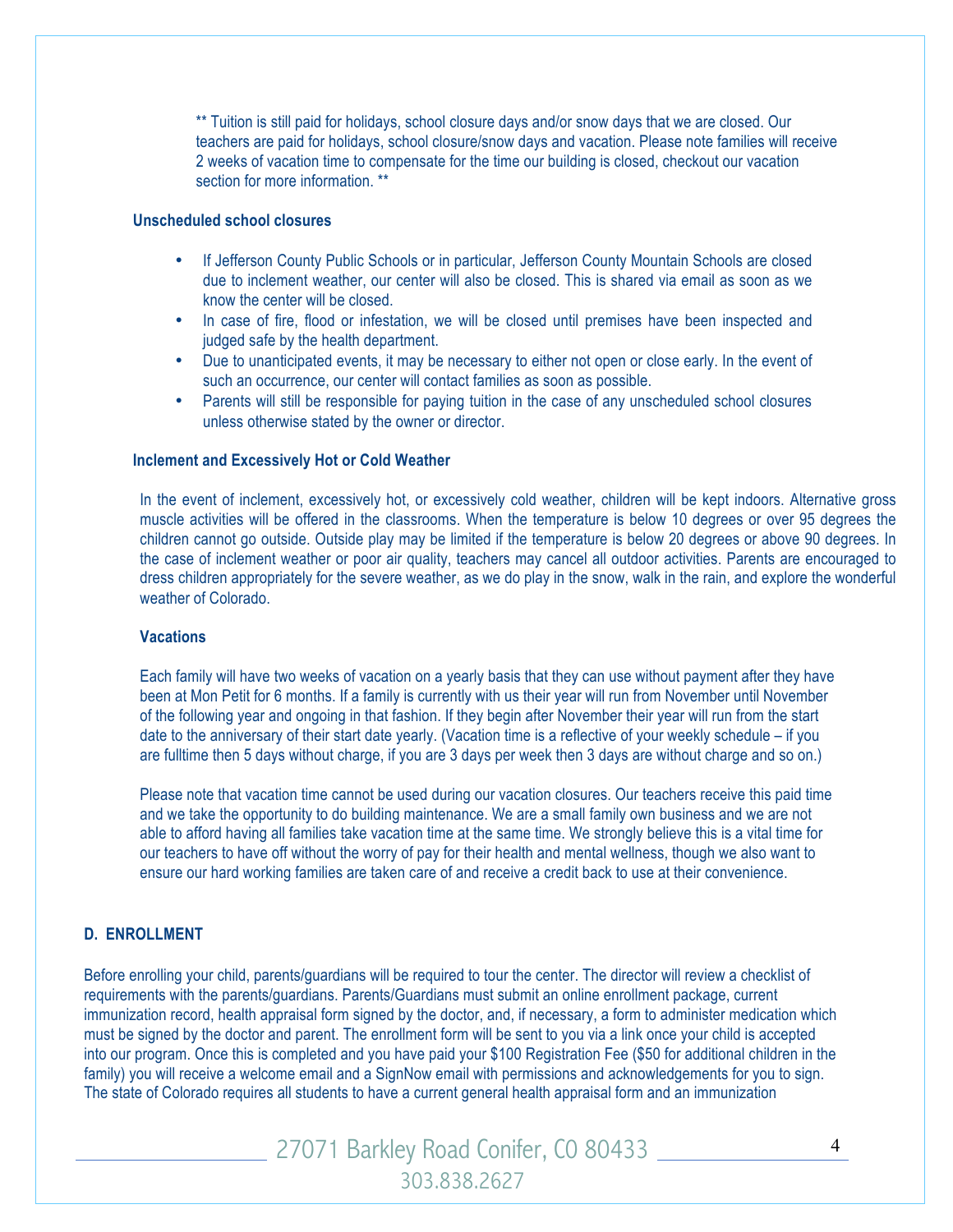certificate (or a Colorado Exemption form) on file prior to your child's first day. Please download the form provided in your welcome email and take them to your child's physician for completion.

All registration forms must be submitted at least 24 hours prior to the child's first day of attendance. Registration is dependent on the approval of the director per the space available.

#### **In your online enrollment package you will find the following documents**:

- $\checkmark$  Enrollment Form
- $\checkmark$  Emergency Contact Form
- $\checkmark$  Consent Agreement Form
- $\checkmark$  Allergy and Dietary Form
- $\checkmark$  Sunscreen Permission/Diaper Rash Cream Permission
- $\checkmark$  Photography and Videotaping Consent Form/Movie Permission
- $\checkmark$  Transportation Authorization Form
- $\checkmark$  Cot Permission form
- $\checkmark$  Family Handbook Acknowledgement
- $\checkmark$  Getting to Know Your Child Form
- $\checkmark$  Feeding Plan (Infants to 15 month olds)
- $\checkmark$  Child's Health Appraisal Form
- $\checkmark$  Immunization Record or Exemption
- $\checkmark$  Emergency Medication Action Plan

Prior to your child's first day your will have the opportunity to meet with the Director and Classroom Teacher. This meeting gives us an opportunity to get to know you and your child so we can best meet your family's needs.

#### **Immunizations**

For the safety of all children and staff members, children must be properly immunized. Colorado law requires all students attending Colorado schools and licensed child cares to be vaccinated against certain diseases unless they have a medical or non-medical exemption on file. You must file an exemption at each school or childcare that the student attends. To protect unvaccinated children, students with an exemption from one or more required vaccines may be kept out of a school or childcare during a disease outbreak. **Please Note the state of Colorado requires us to have a new immunization record each time a child is vaccinated (or alternatively an exemption form). In addition, we are required to have a general health appraisal form at 2, 4, 6, 9, 12, 15, 18 months and at 2, 3, 4, 5, 6. Mon Petit Academy will send a notice one month prior, but It will be the parent/guardians responsibility to provide us with a general health appraisal form and current immunization/exemption form. If a parent or guardian does not comply with this policy it may warrant dismissal.** We can utilize Colorado Immunization Information System (CIIS) to pull Immunization records, but we would rather have parents provide us with the signed immunization record. Please let us know if you have any questions regarding CIIS.

#### **PROCARE**

We utilize Procare Software to manage all billing and student records. Please check out our website for instructions on how to set up your parent portal. You will be able to view your schedule, make tuition payments,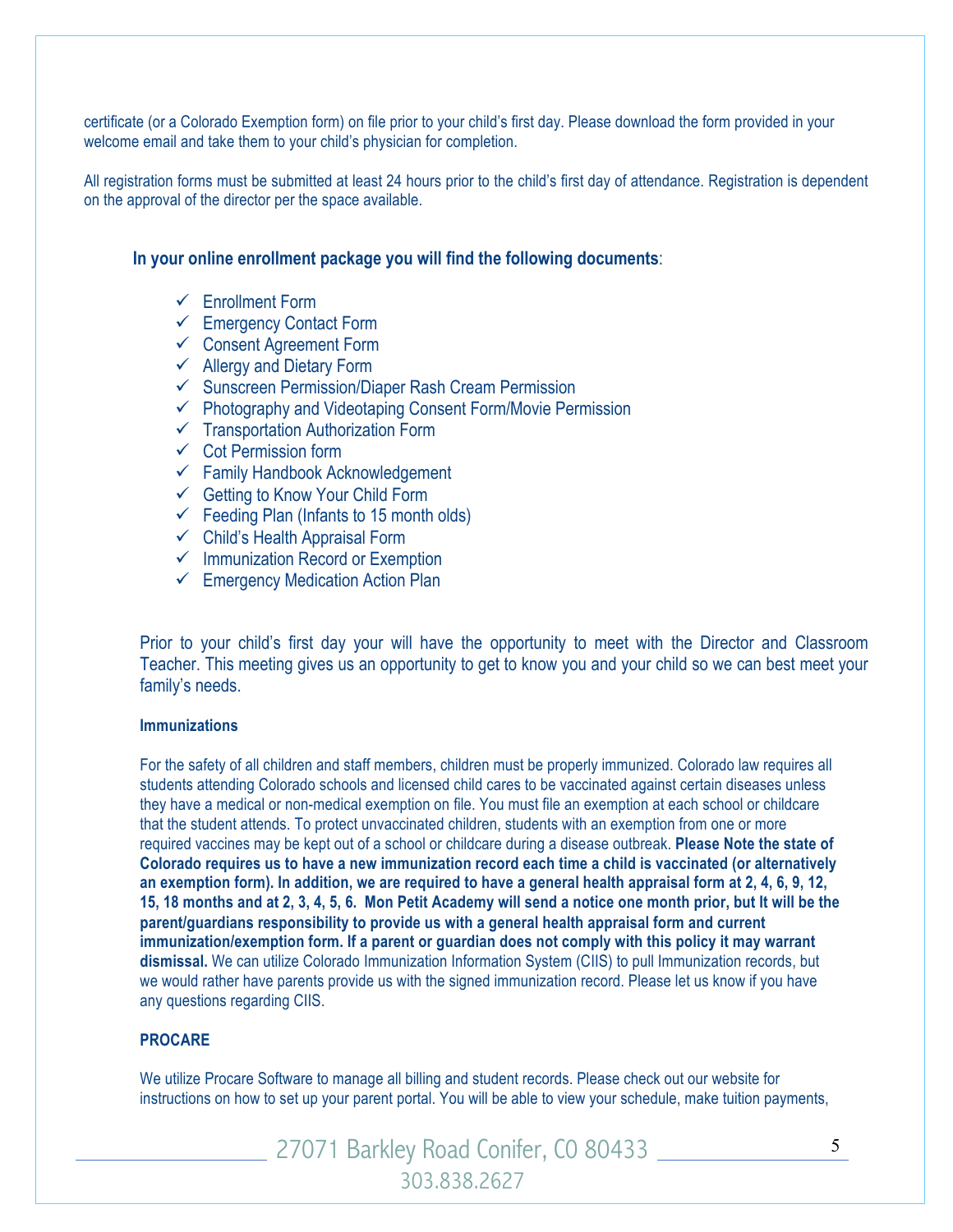and update your child's files electronically. Procare is our main way of teachers communicating with our parents and be able to receive daily info on your child.

#### **E. STAFF**

All of our staff members are hired in compliance with the requirements and qualifications set forth by the Colorado Department of Human Services Office of Early Childhood. All staff members of Mon Petit Academy are placed in wellsupervised team situations with scheduled breaks. In addition, staffs members participate in staff orientation and ongoing staff training in the areas of child growth and development, healthy and safe environments, developmentally appropriate practice, observation and assessment, guidance, family relationships, cultural and individual diversity, and professionalism. All of our staff in every classroom are required to have updated training in:

- Pediatric First Aid and CPR
- **Standard Precautions**
- Reporting Child abuse and Neglect
- Shaken Baby and Abusive Head Trauma
- Sudden Infant Death Syndrome
- FEMA Emergency Preparedness
- Pre-service Training- Building and Premise Safety
- Med Certification- If requested
- Specific Medication Training- If requested
- Van Driver Training If requested
- Playground Safety
- Additional Courses or classes to complete 15 hours of continued education yearly (a minimum of 3 hours must be in the area of Social/Emotional **Development**
- Breast Feeding class (infant/ ones staff only)

We also have a minimum of 5 people in the building who are medication certified. Staff members are encouraged to evaluate and improve their own performance based on feedback from a variety of sources, including families. If you have comments to offer a staff member, please stop by the office or email our info@monpetit.biz

#### **Reporting of Child Abuse/Neglect:**

All employees of a childcare center have a legal responsibility as a mandated reporter to report suspected child abuse or neglect immediately according to the Child Protection Act of 1987 in the Colorado Children's Code. In doubtful cases a mandated reporter may confer with a Director or supervisor to see if they have "reasonable cause to know or suspect" that child abuse or neglect has occurred. Ultimately, however, the mandated reporter has a personal responsibility for making the report, and the mandated reporter cannot avoid that responsibility by asking a supervisor or employee to determine whether the report should be made. The telephone number for the statewide hotline to report abuse/neglect is 1-844-CO-4-KIDS.

#### **F. CHILD GUIDANCE POLICY**

We believe in positive quidance first. It is our responsibility to create an environment, which is interesting and engaging for the child and set up in such a way as to avoid mistaken behavior. Beyond that, when mistaken behavior does occur,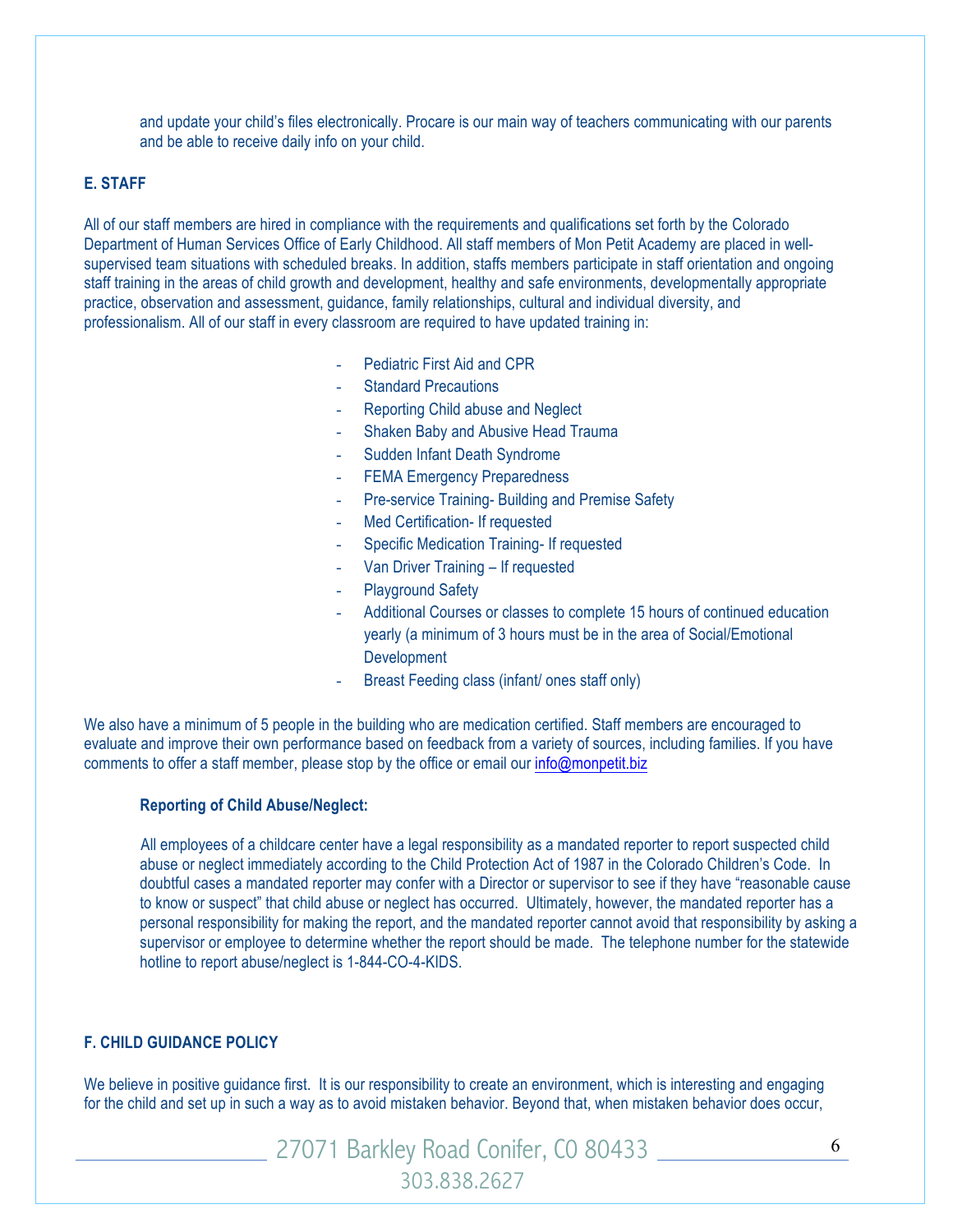we prefer to use conflict as a learning tool. Children are still trying to figure out what is appropriate and what is not and implementing punishment is not effective or appropriate for young children. It is our job to give children the tools to be successful in meeting their needs and to encourage positive conflict resolution with other children. Teaching and modeling pro-social behavior is an integral piece of education, and we want each child to develop the social and emotional competency to thrive. In some situations, children may be asked to sit or stand next to a teacher to "take a break." If there is an altercation or challenge between children, we work to enable them or help them come up with a solution. That solution could be talking, a hug, an expression of sorry or empathy, or appropriately walking away from the situation. We want them to come up with a solution that works for everyone involved if possible. Other methods of guidance include logical and natural consequences, redirection, substitution, and role modeling. We encourage taking care of our friends and establishing a caring respectful community. Learning to take turns is emphasized, as are the positive benefits of sharing although it is not required. At times we act as an "announcer" to help them verbally process the interaction. If need be, a conference may be required to discuss ongoing problems. As changes in a child's life may affect his or her behavior, we ask that you inform us of any major changes, i.e. divorce, death, unemployment, etc. We consider every parent a crucial part of a "Team" with the same goal of helping their child become the best they can be and we truly value your input.

If a child's behavior is dangerous or disruptive there will be a verbal and or written incident report. If your child receives three or more incident reports a meeting will be set up with you, the teacher(s), and administration to discuss the situation further. In some cases, if children continue to exhibit persistent and severe challenging behavior that is unsafe to themselves, other children or the teachers, Mon Petit Academy can recommend guidance from outside resources. If all fails we may require alternative placement. No child will be subject to departure without a formal meeting with parents, teachers and the director.

It is the policy of the center to guide children in a loving and nurturing manner. No harsh discipline, corporal punishment, or other humiliating methods are used. Discipline is never associated with food, sleep or toileting. Children will be treated with courtesy, respect, and patience. Guidance will be according to the child's age and understanding level.

#### **G. COMMUNICATION / FAMILY INVOLVEMENT**

Family participation is encouraged and welcomed. Each family will receive two conferences with their child's teacher per year; once in the fall and once in the spring. Conferences are a great opportunity to have some quiet one-on-one time with your child's teacher(s) to learn more about your child's behavior, developmental progress, and social emotional and physical needs. This also provides you the chance to discuss concerns or questions you may have about your child. Information is sent home at least two weeks prior to conferences, allowing you time to schedule your conference. If you cannot make the designated conference time, you may talk with your child's teacher to schedule another time.

A family may request a conference regarding their child's progress at any time. Mon Petit Academy believes that children thrive when the relationship between the family and the center is a partnership. We strongly believe in positive two-way communication Families are encouraged to communicate with teachers and management in whatever way is most convenient for them. This may include phone, notes, email, or in-person communication. Information is shared with families through verbal conversations, newsletters, fliers, family boards, notes, phone calls, posters, conferences, and emails.

Mon Petit Academy strives to make the transition from one classroom to another as smooth and welcoming as possible. If a child is moving into a new classroom a welcome packet will be send out. We encourage you to stop by the new classroom to meet the new teacher/ staff and answer any questions prior to transition. Child will be have transitional visits prior to move up to acclimate to the new classroom environment.

We have an open door policy to be part of your child's early learning experience and to connect with other families. Opportunities include: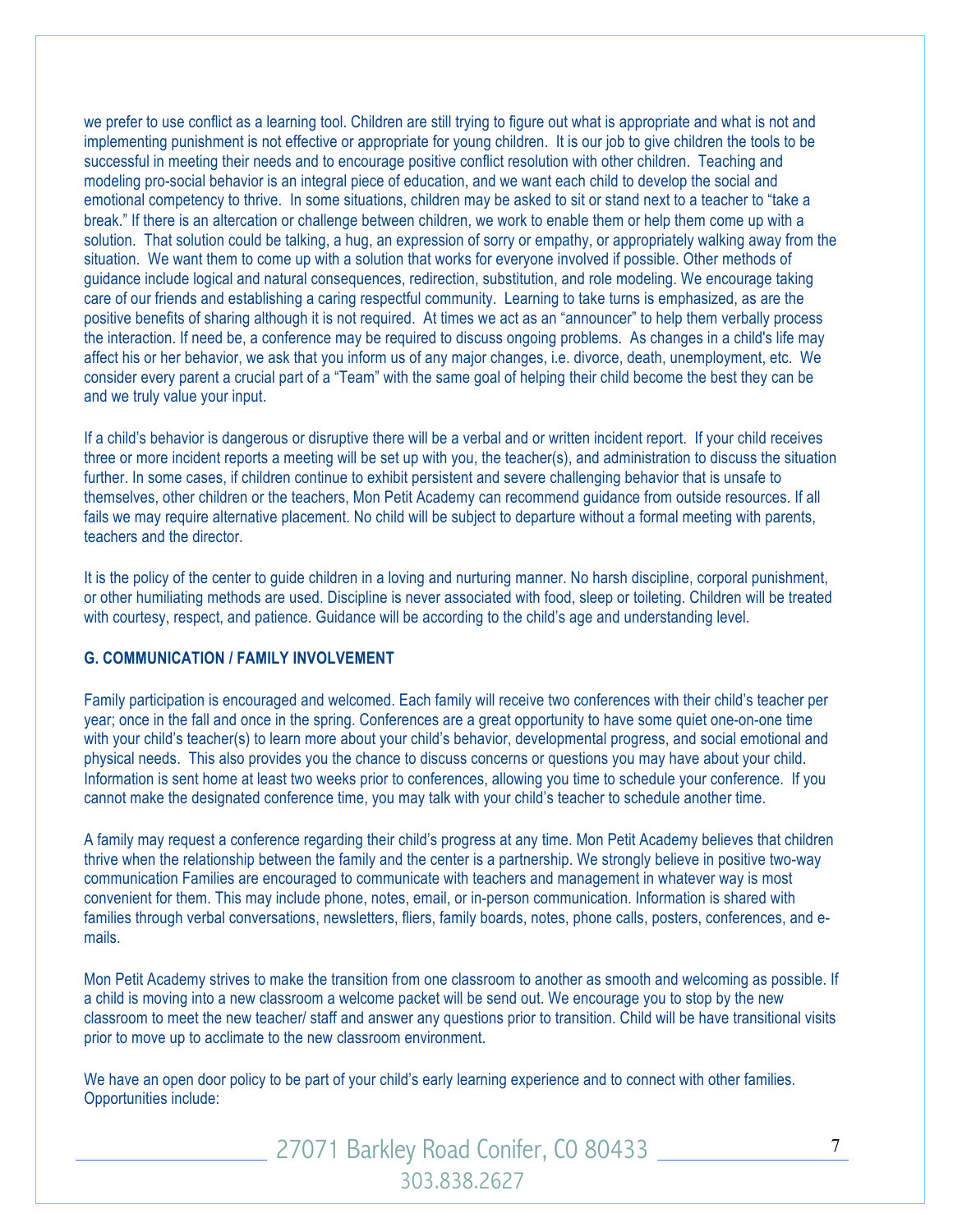- $\checkmark$  Making recommendations for program improvements.
- $\checkmark$  Volunteering is always welcome. We would love to have you share your time and talents with the class. We encourage you to read a book, play an instrument, or share a hobby with the children. Ask our Director and child's teacher about the many ways you can help.

Mon Petit Academy employees have been trained to treat all children and families with respect and dignity. In return, we expect the same from all of our families. If difficulties arise we encourage families to share their concerns with the Director either verbally or in writing. Inappropriate language directed toward staff and/or in front of children will not be tolerated. Through communication we will work to resolve the issue. If you are not satisfied with the solution we encourage you to contact management. Please do not confront other children or parents in our program.

#### **H. FAMILY SERVICES**

Mon Petit Academy works to provide screening interventions for children with Speech-Language delays and other related issues (e.g. autism, developmental disorders, learning disorders, mental health concerns, etc.). If parents do not have access to a doctor, dentist or medical insurance, we will direct them to our community resource book. Parents can post community resources themselves if approved by the Director. If parents do not see resources they may want, parents are encouraged to speak with the Director or the Lead Teacher of their classroom. Mon Petit Academy does its best to meet the needs of all our parents. Our management team and director will work together to support our families. These include:

- $\checkmark$  Assist families with locating community resources
- $\checkmark$  Help families obtain emergency assistance in areas such as food, clothing, utilities, housing and counseling
- $\checkmark$  Assist families with successful transition to school

#### **I. AMERICANS WITH DISABILITIES ACT**

Mon Petit Academy welcomes families from all ethnic, racial, religious, and national backgrounds. We do not discriminate based on background, race, creed, or gender. Parents and children can expect to be treated fairly and equally. Children with special needs are welcome at the center. We are committed to doing our best to meet each child's individual needs. Children with special needs will not be discriminated against or turned away. In this regard, we will comply with federal, state and other related laws regarding child safety. Every effort will be made to accommodate children of special needs depending on availability of staff and other resources. Your child's health and safety are our top priority and we may not have the proper qualifications within our staff to meet your child's current needs. In these situations, we will do our best to refer you to other childcare centers that may be better suited for your child.

#### **J. FIELD TRIPS**

Mon Petit Academy will offer field trips periodically. Parents will be informed of upcoming field trips at least two weeks prior to the trip. We must have a Transportation Authorization Form and a permission slip signed by the parent/guardian within 24 hours prior to field trip or child will not be able to attend. The classrooms will be closed for those who are not participating or unable to attend. An itinerary and list of children on field trips are kept at the center. Attendance procedures are followed before leaving on the field trip, numerous times during the field trip and upon returning from the field trip destination. We ask for your cooperation to have your child dropped off on time for field trips. Departure times are coordinated with transportation and event times. Please ensure that child arrives at the designated time. First aid supplies, emergency contact information and cell phones are taken on all trips. Walking shoes are required for field trips. Sandals and flip-flops are not appropriate for walking and make it difficult for your child. Please send your child in sturdy walking shoes.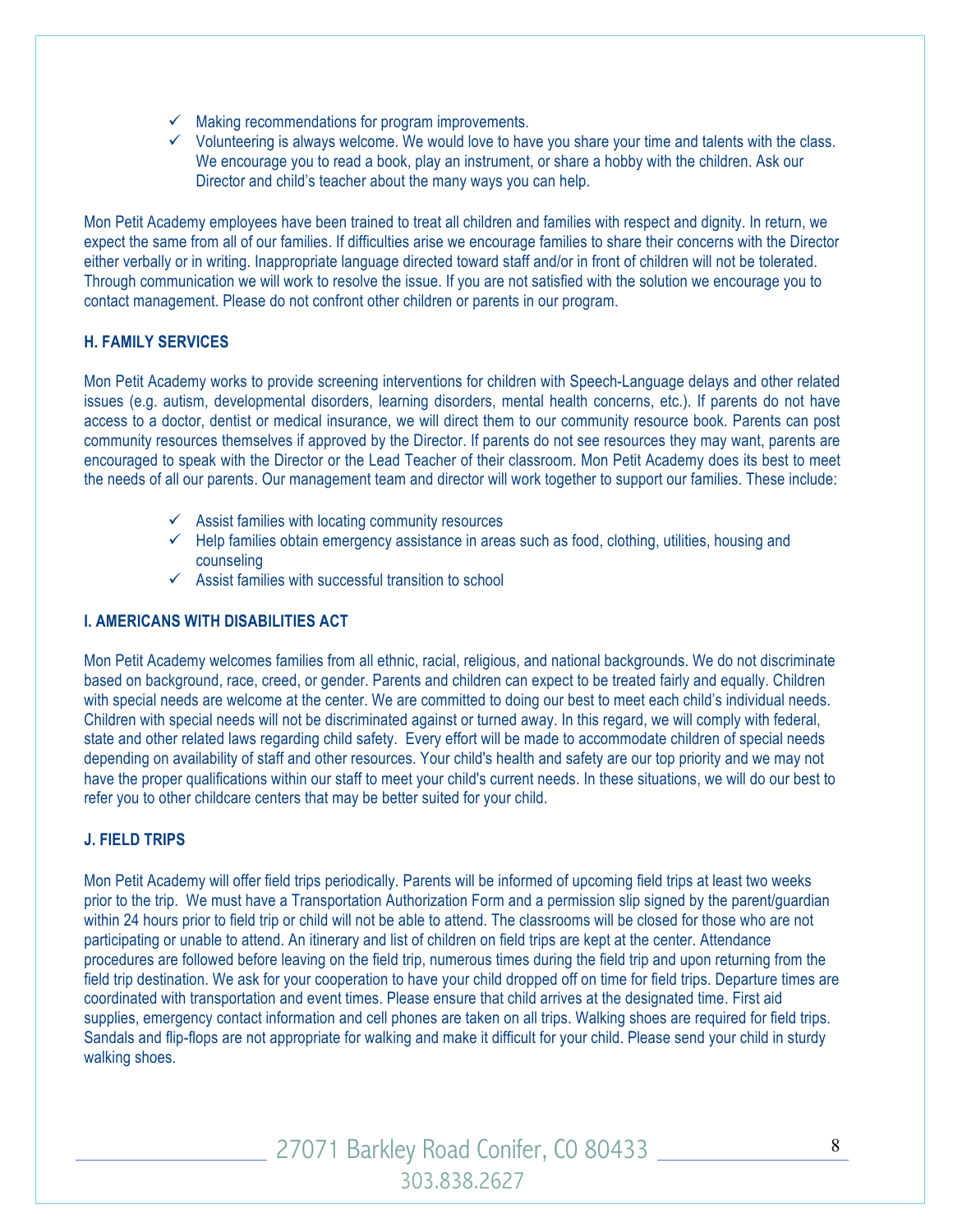In the event of a roadside emergency, children will be kept in a safe environment until help arrives. If necessary, 911 and parents will be contacted

#### **Special Occasions/Events**

Mon Petit Academy recognizes and respects all cultures. We celebrate most holidays with each child's ethnic background in mind. Please let staff know if you do not wish to have your child participate in any celebrations. We will be happy to celebrate your child's birthday with you during afternoon snack time. Parents are invited to join us, and we ask that a special snack, such as cake, cupcakes or fruit be "store bought" by the parent and brought into the center the morning of the celebration. We also ask that the celebration does not include gifts, as that may cause a disruption. Staff will supervise any special event and will remain in ratio.

#### **K. REST TIME**

.

It is a requirement by law that all children under the age of five have a rest time during the day. All Children in our center are asked to lie quietly on their mats for at least 30 minutes without disturbing the other children. A book or quiet activity is provided for them after this 30-minute period. Please provide your child with a crib size fitted sheet and blanket for rest time. You will need to take it home each weekend to wash their sheet and blanket in attendance to If your child will be leaving during rest time, please call in advance so the other children will not be disturbed.

#### **Infant Sleeping**

Infants nap on their own schedule. We follow Safe Sleep guidelines. Infants need to sleep in their crib and must be placed on their back. There cannot be any blankets or stuffed animals in the crib with them. They are allowed to have a pacifier, if there is an attachment on the pacifier it must be removed during rest time. While we respect whatever sleeping arrangements you may have at home, keep in mind that we can only allow infants to sleep in a crib. Licensing prohibits us from allowing infants to sleep in car seats, swings, bouncers, or even on the floor. If an infant falls asleep anywhere but a crib, we are required to move them to a crib. If they are used to co-sleeping or sleeping in a swing, they may be a very difficult transition to sleep in a crib at school. You can bring in a sleep sack if you would like that to be used during naps, per licensing, sleep sack may not retrain arms.

#### **L. CUBBIES**

Upon enrollment each child will be assigned a cubby. This will provide storage space for your child's personal belongings. Please check your child's cubby on a daily basis for items that need to be taken home. Please mark items of clothing that may become separated from your child. Gloves, coats, hats, etc. should have the family name on them for easy identification. Please check cubby on a weekly basis to ensure your child is stocked up with their classroom supplies. At the end of the month all washable cubby supplies must go home to get washed.

> **Supply List for Infants Please label everything with first and last name.**

\_\_\_ Diapers

\_\_\_ Wipes

Diaper Cream

\_\_\_ Sippy Cup if Applicable (Please label name and contents and take home to wash every day)

Premade Bottles Everyday (Please label with first and last name AND specify formula or breast milk)

<sup>9</sup> 27071 Barkley Road Conifer, C0 80433 303.838.2627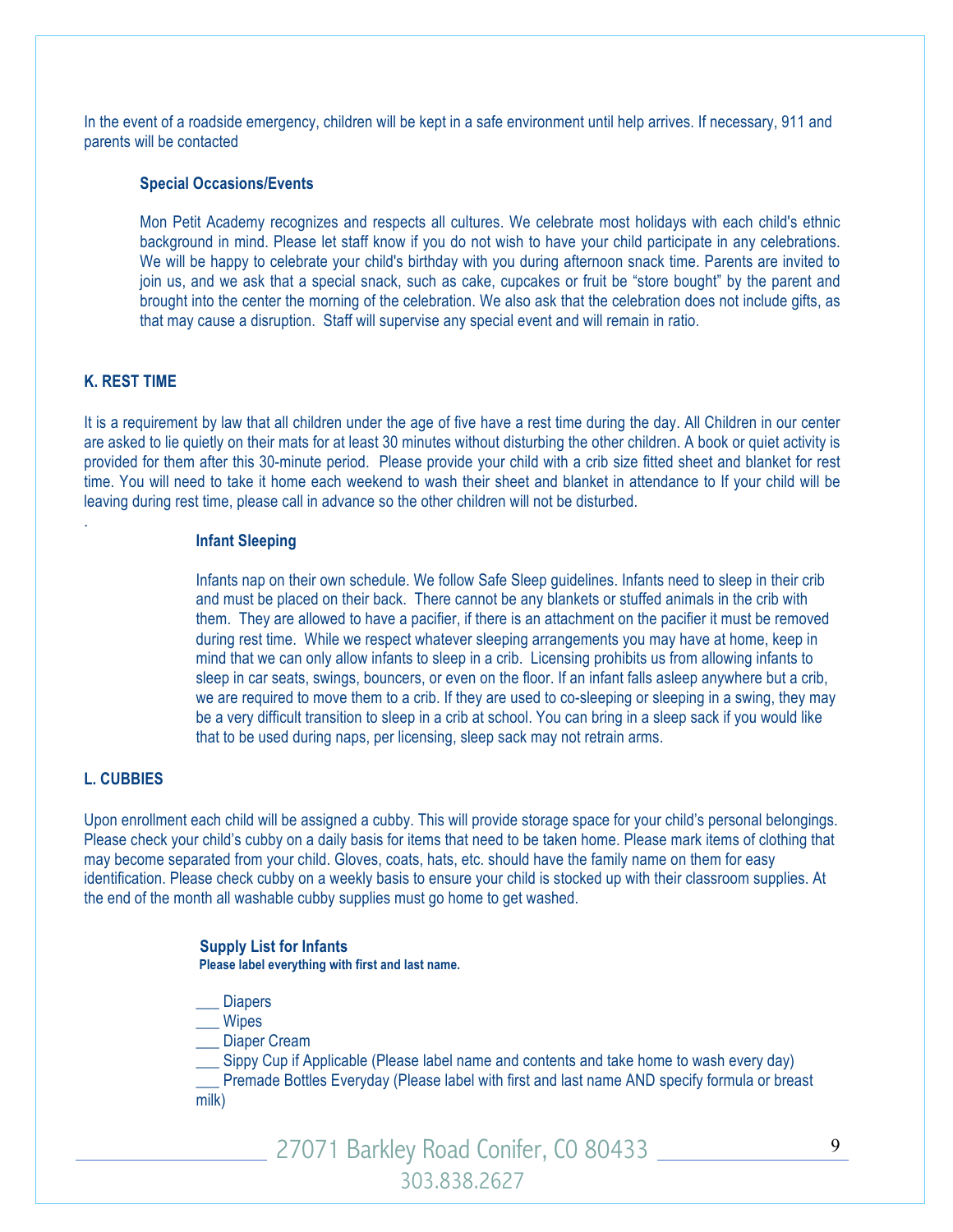- Solid Food or Snacks (If applicable)
- \_\_\_ Sleep Sack
- \_\_\_ Extra Clothes
- Pacifier (if applicable) –without the cord that attaches to clothing

#### **Supply List for Ones and Twos Please label everything with first and last name.**

- Crib Sheet (Must be taken home at the end of each week to be washed)
- Blanket (Must be taken home at the end of each week to be washed)
- \_\_\_ Lovey/Stuffed Animal or Blanket (if applicable)
- \_\_\_ Water Bottle & Sippy cup (Must be taken home to be washed daily)
- \_\_\_ Diapers
- \_\_\_ Wipes
- \_\_\_ Diaper Cream
- **Extra Clothes (including items such as socks, shoes, underwear if potty training)**
- \_\_\_ Appropriate Outdoor Clothing
- \_\_\_ Lunch Everyday
- Lunchbox and Backpack must fit inside their cubby for classroom safety and space

#### **Supply List for Preschool and Pre K Please label everything with first and last name.**

- Crib Sheet (Must be taken home at the end of each week to be washed)
- Blanket (Must be taken home at the end of each week to be washed)
- \_\_\_ Stuffed Animal (if applicable)
- \_\_\_ Water Bottle (Must be taken home to be washed daily)
- \_\_\_ Extra Clothes Extra pair of pants, pair socks, shirt, gloves, hat, shoes
- \_\_\_ Appropriate Outdoor Clothing
- \_\_\_ Lunch Everyday
- Lunchbox and Backpack must fit inside their cubby for classroom safety and space

#### **M. CLOTHING**

Children should dress in practical clothing that allows for freedom of movement and is appropriate for the weather. Your child will be involved in a variety of activities including painting, cooking, outdoor play, sand, water and other sensory activities. Please dress your child in clothes that allow for full participation in all classroom activities and outdoor play. Sturdy closed-toed shoes are required for your child's safety. Our classroom staff takes precautionary measures to protect your child's clothing; however, in the event that your child's clothing is damaged or lost, Mon Petit Academy will not be held responsible. Each child should have a minimum of one change of clothing (including underwear and socks), labeled with the child's name.

#### **N. TOYS**

Mon Petit Academy does not allow your child to bring money, games, videos, lip gloss, jewelry, etc. unless requested by your child's teacher. We understand a child may need a stuffed animal or toy for naptime, if this is the case the toy must be put away before and after nap. Mon Petit Academy will not be responsible for lost or broken items. Please remember that each age group/classroom has specific guidelines and some items pose choking hazards to the younger children. Most toys also contain age warnings that must be followed.

#### **O. TELEVISION/VIDEO VIEWING**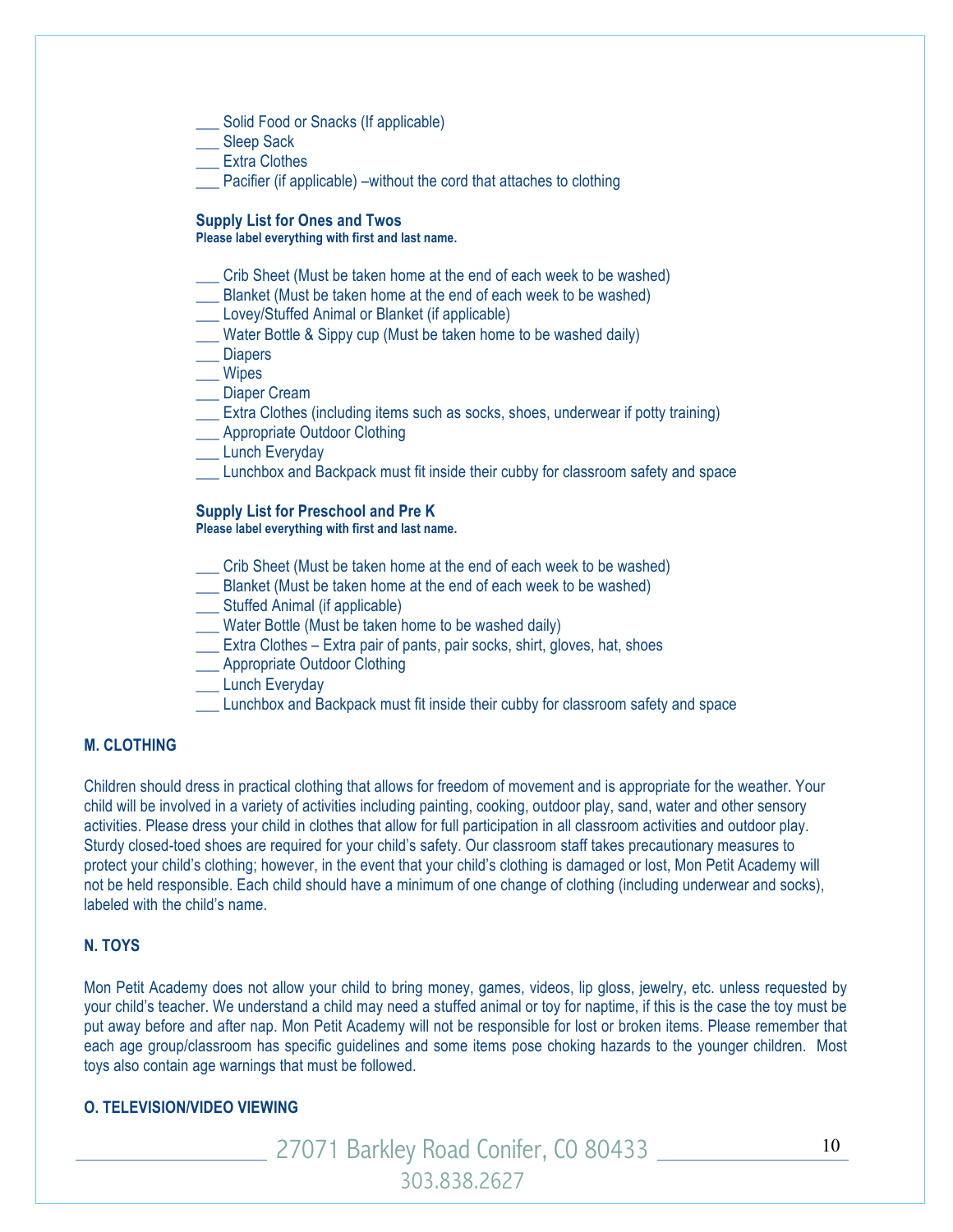Our staff is not permitted to use electronic devices to "entertain" the children at any time. We are dedicated to making full use of educational T.V. and videos and classrooms may utilize ipads for educational purposes during circle time. On a special occasion, children 3 and above have an arranged movie day, this is treated as a special treat for the class. Children 2 and under will not be allowed any screen.

#### **P. NUTRITION AND HEALTH**

#### **Meals**

We offer a well-balanced morning and afternoon snack. Lunch is not provided by Mon Petit Academy. Parents are responsible for providing their child with a nutritious lunch every day. Children eat these meals and snack supervised in their rooms with their teacher. This time is also used as an opportunity to teach children acceptable social table manners. We believe that food is a valuable building block to healthy bodies. If you would like to bring food to share with a class for a special occasion, for a list of known allergies. All food brought in by parents must be store bought with the ingredient label visible. Until your child turns four, there are foods that are choking hazards and we cannot serve.

Choking hazards include:

- nuts
- grapes, cherries or cherry tomatoes
- raw vegetables
- uncooked apple
- fruit snacks gummies, hard candy
- Dried fruit- raisins, prunes
- thick clumps of sun butter
- hot dogs- unless sliced in quarter lengthwise
- large chunks of meat or cheese they must be cut into long thin strips
- fish with bones
- popcorn
- crunchy snacks like chips, pretzels or granola bars

The list is not limited to only these items, but also items similar consistency, please use your best judgment or ask us if there is an item in question. We do not allow candy, sugary drinks unless approved prior by management for a special occasion. Please note that if any item sent with a child that breaks our policy, the item will be discarded and a message will be sent to you. We know that children have a broader menu at home, but we must follow the guidelines set out for the safety of all of the children at our facility.

We understand the use of glass for safety and environmental reason, though we highly encourage the use of safe BPA plastic containers for all our children's lunches as we work to maintain the safety of all children. We try our best to eliminate any potential incident or risk that may harm a child, which is why we prefer lunches to be pack using safe plastic instead of glass that can potentially break. Our classroom curriculum works on teaching children safe and age appropriate food etiquette and children learn to handle their lunch and meet their food handling independence milestone by the age of 2-3 years old. We request you help your child build this independence by practicing at home and packing a lunchbox/ containers that are safe, easy for a child to open and not too heavy for them to carry from and to the table.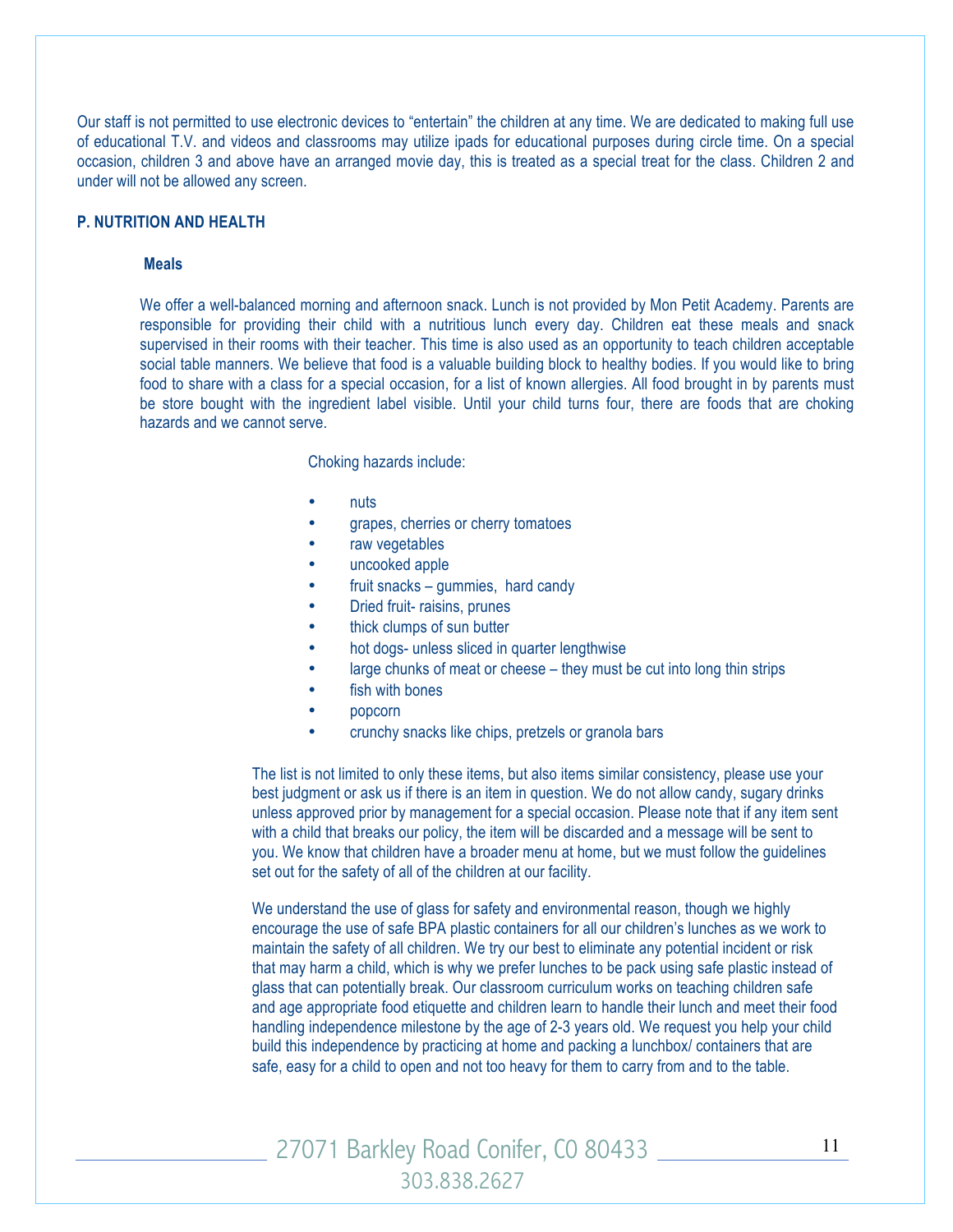#### **WE ARE A NUT AND WHOLE EGG FREE ENVIRONMENT**

We cannot have anything containing any kind of nuts, please read labels carefully and check – it is surprising how many things have nuts! Keep in mind that this means we cannot serve children nut milk either (almond, cashew, etc.). We also cannot have whole eggs (items with eggs blended in – muffins, etc. are okay). We have children who have life threatening allergies to both; thank you for your help in keeping our kids safe!

#### **Infants/Toddler Feeding**

We are committed to helping moms continue breastfeeding through their childcare journey. We are here to share our resources to better support you and your family through this transition and to ensure that both mom and baby are happy and healthy. Good communication between parents and caregivers is essential to meet the needs of each child: please fill out our feeding plan and feel free to provide us with any additional feeding information.

We encourage all breastfeeding moms to come into the center to feed their baby. Please review the tips on our website about how to breastfeed your baby at Mon Petit to best prepare your infant for their first day. We do request that you provide an approximate time that you will be at the center so we do not feed the baby prior to your arrival. We also encourage you to provide an estimated pick-up time so we can ensure your child is not fed 1-1.5 hours prior to pick-up. This will allow you to do the feeding in our breastfeeding space or at home. Please see the parent handbook for more information on our breastfeeding-friendly policy.

We will feed infants and young toddlers formula or breast milk, whichever you prefer. **If your child is using formula, you must provide pre-mixed bottles**. We encourage you to bring extra formula in its original singleserving premixed container or frozen breast milk for us to keep in case your child runs out of food on a given day (e.g., an emergency, a growth spurt, etc.). We can store frozen breast milk in our freezer, but we cannot refreeze unused breast milk. So, all food and bottles must be dumped or sent home at the end of the day. We will work with you to ensure that we minimize as much waste as possible. Please ensure to label bottles with name and type of milk.

#### **Please avoid sending any foods that are choking hazards list.**

Golden rules for preparing and serving food for baby and toddler for our center:

• **Use the 'finger rule' as a guide for cutting food into grabbable batons - use your index finger as a guide for what size to cut food.**

- Cook foods until they are soft the consistency of a ripe banana.
- Never add sugar or salt to your baby's food or cooking water.
- Remove the skin or peel from fruits and vegetables.
- Avoid hard foods such as raw carrots, raw apples, etc.
- Serve soft or ripe fruits.

#### **Diapering/Toilet Training**

Diaper changes are scheduled every two hours or as needed. We will keep a personal log of each child for parent's review. Diapers, diaper cream, wipes need to be provided by parents. If your child is potty training and you will be sending pull ups, we require that you send pull ups that detach on the sides.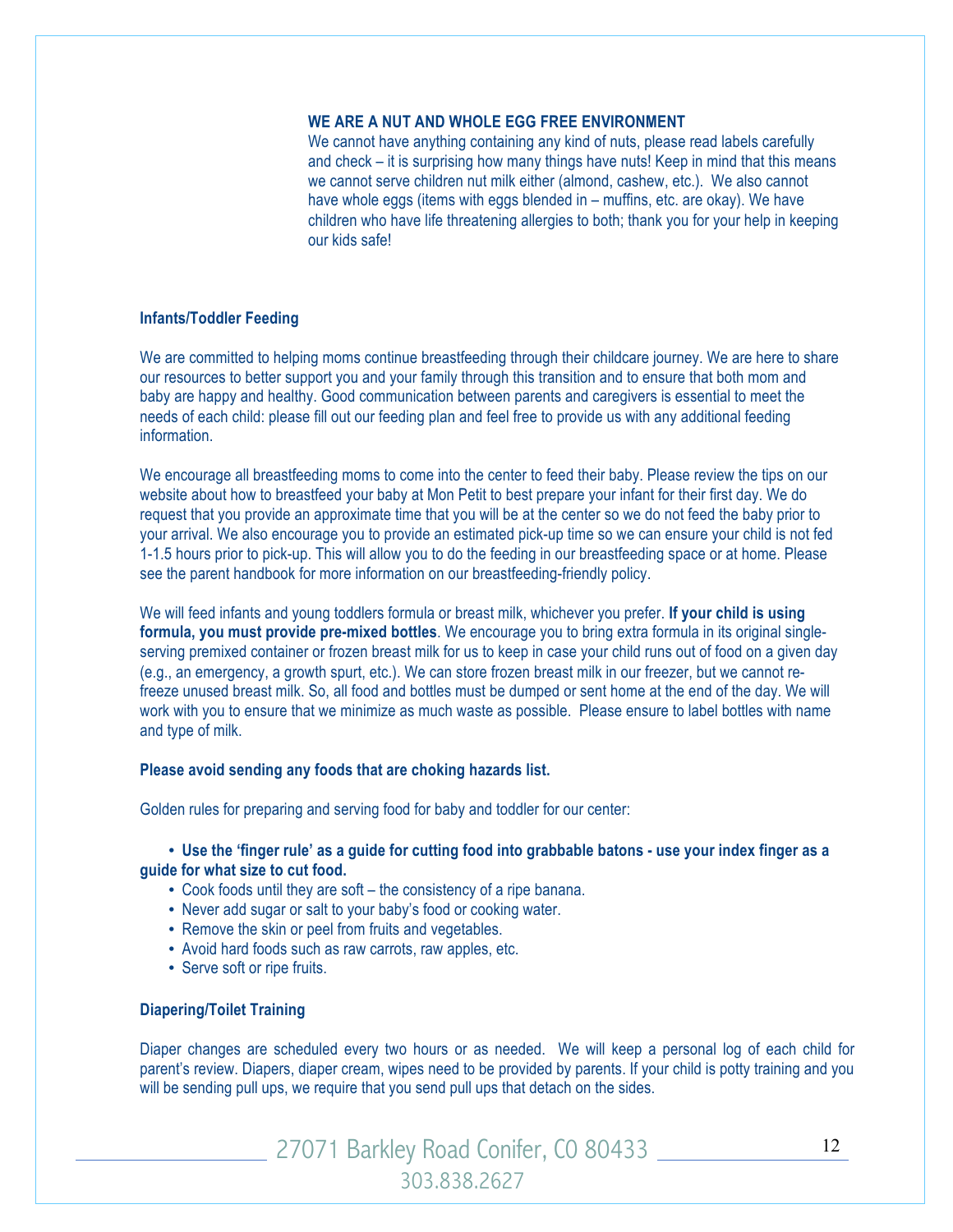Toilet training begins when your child shows interest. This will usually begin between 24 and 36 months of age. Your child cannot move into the Preschool classroom until he or she is properly trained and out of diapers and pullups. We ask that parents are actively involved in this process. This is a huge step for your child, and they need positive encouragement and support. As your child progresses, we will maintain good contact regarding the use of underwear or pull-ups, the need for extra clothing (clothing they can get on and off themselves helps a lot in fostering independence), etc. We want it to be a positive and successful experience for everyone. If a child has a potty accident, they will be cleaned up and put in the extra clothing that you provide. If we do not have any appropriate extra clothing for your child, you will receive a phone call or procare message asking to bring some in, or the child will have to be sent home. If a child has a bowel movement in their underwear, the underwear will be thrown in the trash.

#### **Sunscreen**

The center must obtain the parent or guardians written authorization and instructions for applying sunscreen prior to going outside. Sunscreen must be reapplied as directed by the product label. Infants under 6 months should be kept out of direct sunlight.

Mon Petit Academy uses Rocky Mountain Sunscreen SPF 30 Kids Broad Spectrum.

#### **PHYSICALS, IMMUNIZATIONS, AND SPECIAL HEALTH CARE NEEDS**

An up-to-date immunization record and a physical examination signed by a physician is required prior to the child's enrollment date. Infants and toddlers under 2 years of age must follow the recommended Academy of Pediatrics schedule for routine health evaluations. An annual physical is required for children between the ages of 2-6.

If your child has a food or medicine allergy, a physician must indicate the allergies on your child's physical form. If there is a food allergy or intolerance, a special diet statement must be completed by the physician noting the specific food substitutions that need to be offered. This special diet statement must be updated once a year.

Children with special health care needs requiring intervention and/or medication including seizures, asthma, diabetes, severe allergies, heart or respiratory conditions, and physical disabilities must provide a written health care plan providing instructions for care. The Health Care Plan must be written by the doctor and signed by the physician and parent and provided to Mon Petit Academy prior to their first day of care.

#### **Q. ACCIDENTS AND INJURIES**

Should your child be involved in a non-urgent incident/accident in the course of the school day, a staff member will complete an incident report, and the parent will receive a copy of the report via procare app. If your child is involved in a more serious incident/accident or receives an injury to the head or face a call will be made immediately to the parents and possibly a call to 911 will be made if deemed necessary.

If your child becomes ill at school, you will be notified immediately. Your child may remain in the office with a staff member until the parent/guardian picks up the child. If your child has a fever over 100 degrees, suspicious rash, an incident of diarrhea or vomiting, an infectious disease, generally not feeling well, is not able to participate in regular activities, and is requiring more attention than usual we will ask that you pick up your child within one hour. If your child is sent home, they must be symptom free for 24 hours without medication before returning to the center or have written consent from their physician.

#### **IllnessPolicy**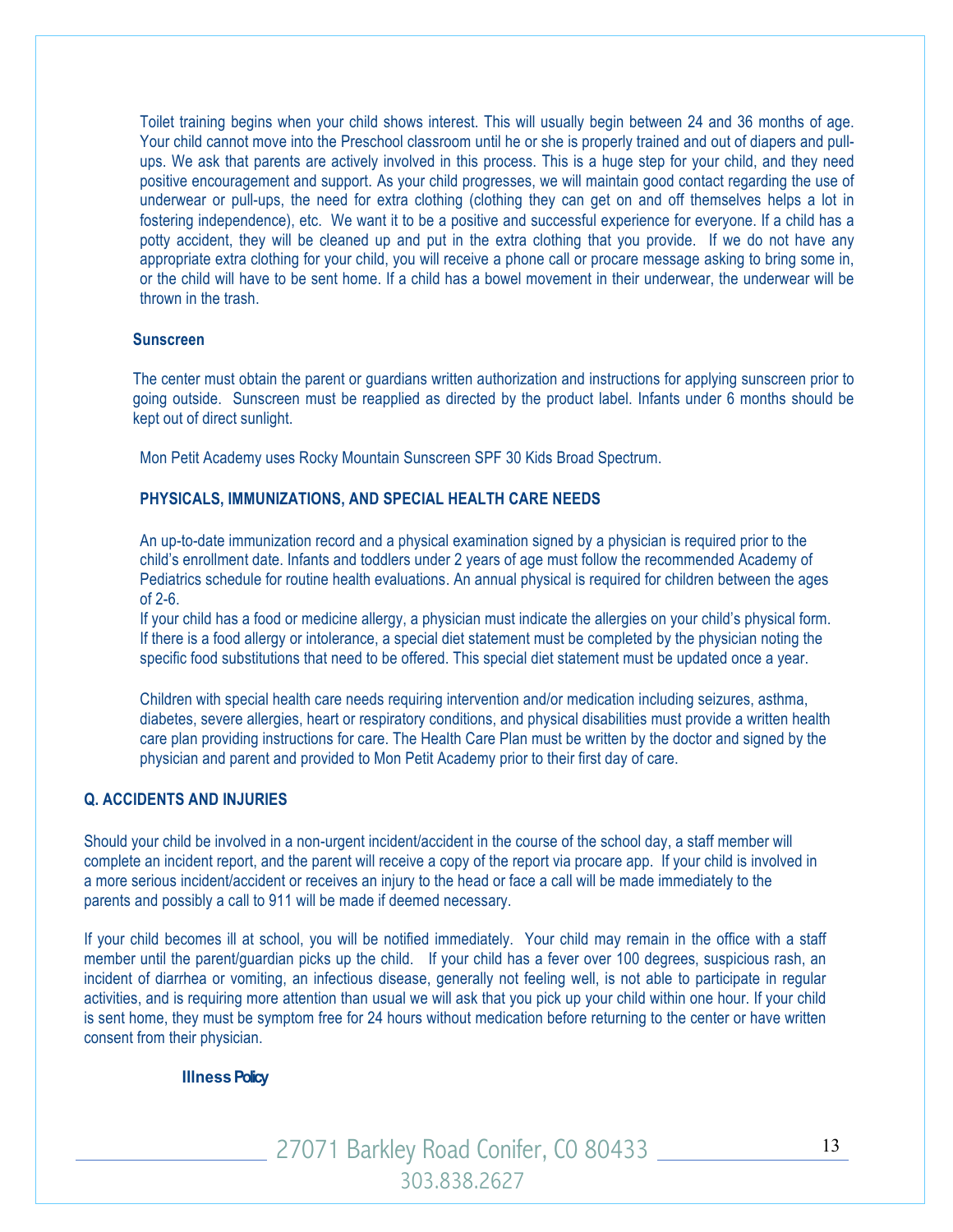Please do not bring your child to school if he/she has any of the following symptoms:

- $\checkmark$  Fever of 100 degrees or higher
- $\checkmark$  Communicable disease
- $\checkmark$  Diarrhea
- $\checkmark$  Vomiting

For more information on other conditions that we may exclude child from class please contact us directly. If you are in doubt, please call and talk with us and we will make a joint decision. We appreciate your honesty and concern so that we can limit illnesses being spread to other children, teachers and families. No tuition reimbursement will occur. Please be thoughtful of the fact that Motrin and Tylenol will alleviate the fever symptoms temporarily, but your child is still not feeling well and can spread the illness. We understand that you have responsibilities at work and it might be difficult for you to take a day off, however, we need to work as a team to prevent the spread of germs. We will do our part to sanitize and hand wash throughout the day; however, we greatly appreciate your support in stopping the

**Health and Safety Policy**

spread of sickness.

Mon Petit Academy does not provide childcare to sick children. A teacher may deny any child who appears ill from being dropped off. Please call the office when your child must stay home due to illness and advise us of any contagious condition or symptoms. Children with any communicable diseases will be removed from the center and will only be readmitted after being absent for the number of days recommended by the Colorado Health Department and the child's physician. Information regarding any communicable disease will be posted on the classroom room and sent via message to the classroom affected. The name of the child will never be posted or given out to anyone other than the Colorado Health Department. We are responsible to contact the Health Department in the event of a child sent home or is not attending due to communicable illness.

#### **R. MEDICATION ADMINISTRATION POLICY**

As per State Guidelines, trained childcare staff members administer medication. Occasionally, children will need to receive medication while at the Center. If you choose to come during the day to administer the medication, we welcome you. Another option is to ask the center to assume the responsibility under the following guidelines:

Prescription or over the counter medication must be prescribed by a physician for the child to receive the medication. Under no circumstances are we able to administer medication that was prescribed for another child or member of your family. Prescriptions must be in the original container with your child's name on the prescription. No medication, whether prescription or non-prescription, can be administered to a child without written/signed doctor and parental authorization. The medication form must include the following:

- $\checkmark$  Name of medication
- $\checkmark$  Amount of dose
- $\checkmark$  Time to be given
- $\checkmark$  Date(s) to be given

Medication should be handed to the Director or Owner and will be kept in a cabinet in the main office.

27071 Barkley Road Conifer, CO 80433 27071 Barkley Road Conifer, CO 80433 303.838.2627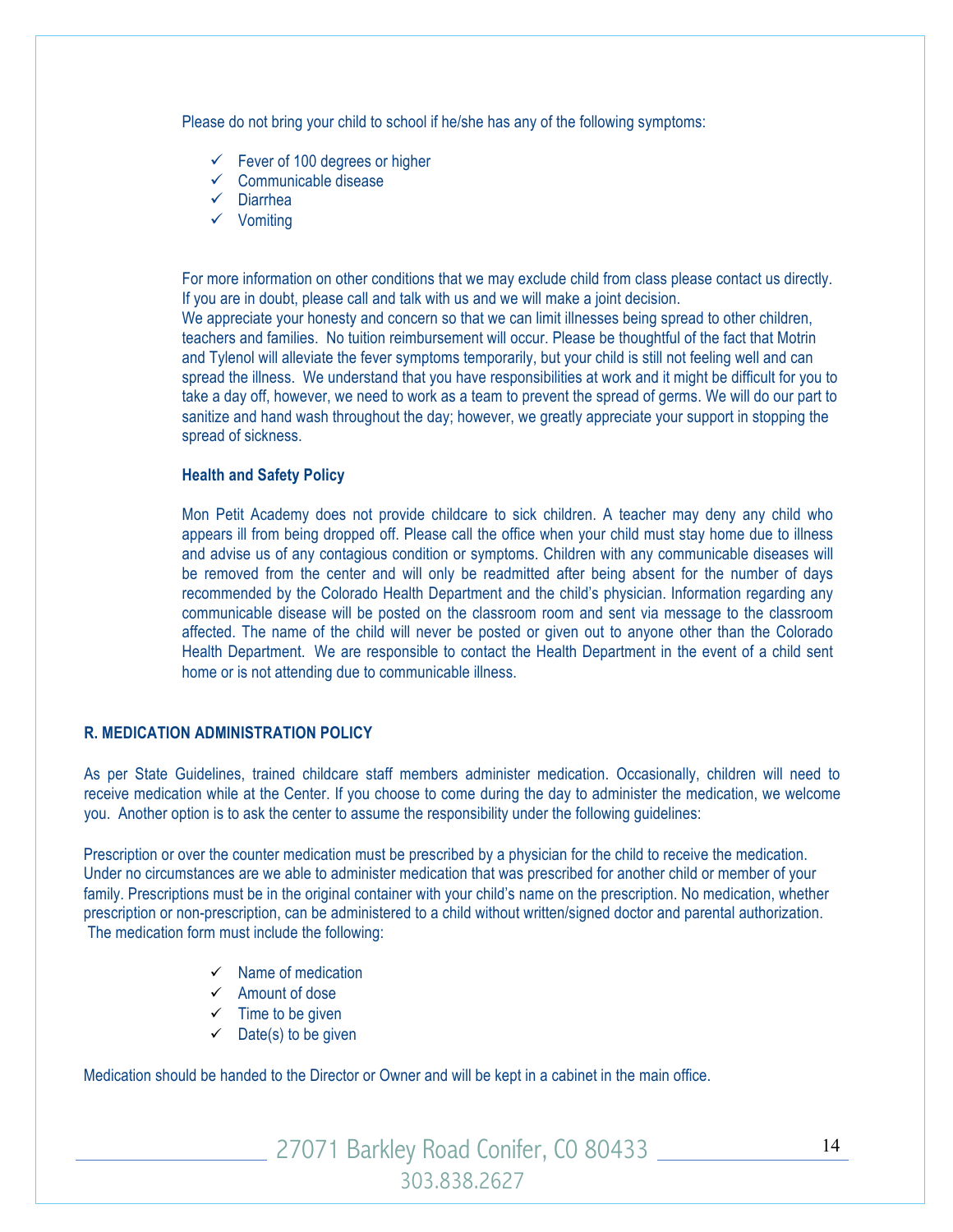Over-the-counter medication must be kept in the originally labeled container and be labeled with the child's first and last name. In the case medication needs to be given on an ongoing, long-term basis, the authorization and consent forms are reauthorized on an annual basis. Any changes in the original medication authorization require a new written order by the prescribing practitioner and a change in the prescription label. Mon Petit Academy has staff members trained in giving medications.

Medications are kept in an area that is inaccessible to children unless used for a life-threatening illness. If a child needs medication for a life-threatening illness, the medication is kept in the room. Children are not allowed to bring medications to childcare unless accompanied by a responsible adult. If a medication is out of date or no longer being used, parents are responsible for picking up the medication. If the parent does not respond, the center will dispose of the medications. Disposal of medications is documented.

A written medication log is kept for each child. This log is part of the child's records and contains the following:

- $\checkmark$  Child's name
- $\checkmark$  Name of the medication, dosage, and route
- $\checkmark$  Time medication is to be given
- $\checkmark$  Special instructions
- $\checkmark$  Name and initials of the individuals giving the medication
- $\checkmark$  Notation if the medication was not given and the reason

Topical preparations such as lip balm, Aquaphor, diaper rash ointments, sunscreen, bug sprays, and other ointments may be administered to children with written parental authorization. Please do not send them to school with your child; they must be given to management with the proper written authorization. These preparations may not be applied to open wounds or broken skin unless there is a written order by the prescribing practitioner.

#### **S. PROGRAM POLICIES AND PROCEDURES**

#### **Confidentiality**

All records concerning your child are confidential. Information regarding your child will not be released without your written consent, with the exception of those requested by our regulatory and partnering agencies. Confidential information is kept locked and/or is password protected. All staff sign Mon Petit Academy confidentiality policy.

#### **Location of Children**

.

All teachers monitor attendance by updating their attendance records throughout the day and by counting and matching the numbers of children present with names on attendance records. Teachers are trained to use a name-to-face attendance sheet. Scanning the room for the whereabouts of children and what they are doing is an additional way teachers keep children safe. Teachers are taught to be aware of their surroundings during their scheduled time at the center for the safety of everyone. Children are accounted for every hour and when transitioning from the classroom to another location and upon return. The number of children present are recorded every hour.

In the case of a lost child, all available staff members will conduct an immediate building and grounds search. Teachers will check to ensure an authorized adult did not sign out the child. If the child is not located within ten minutes, the parent/guardian/sponsor will be notified by phone, the authorities will be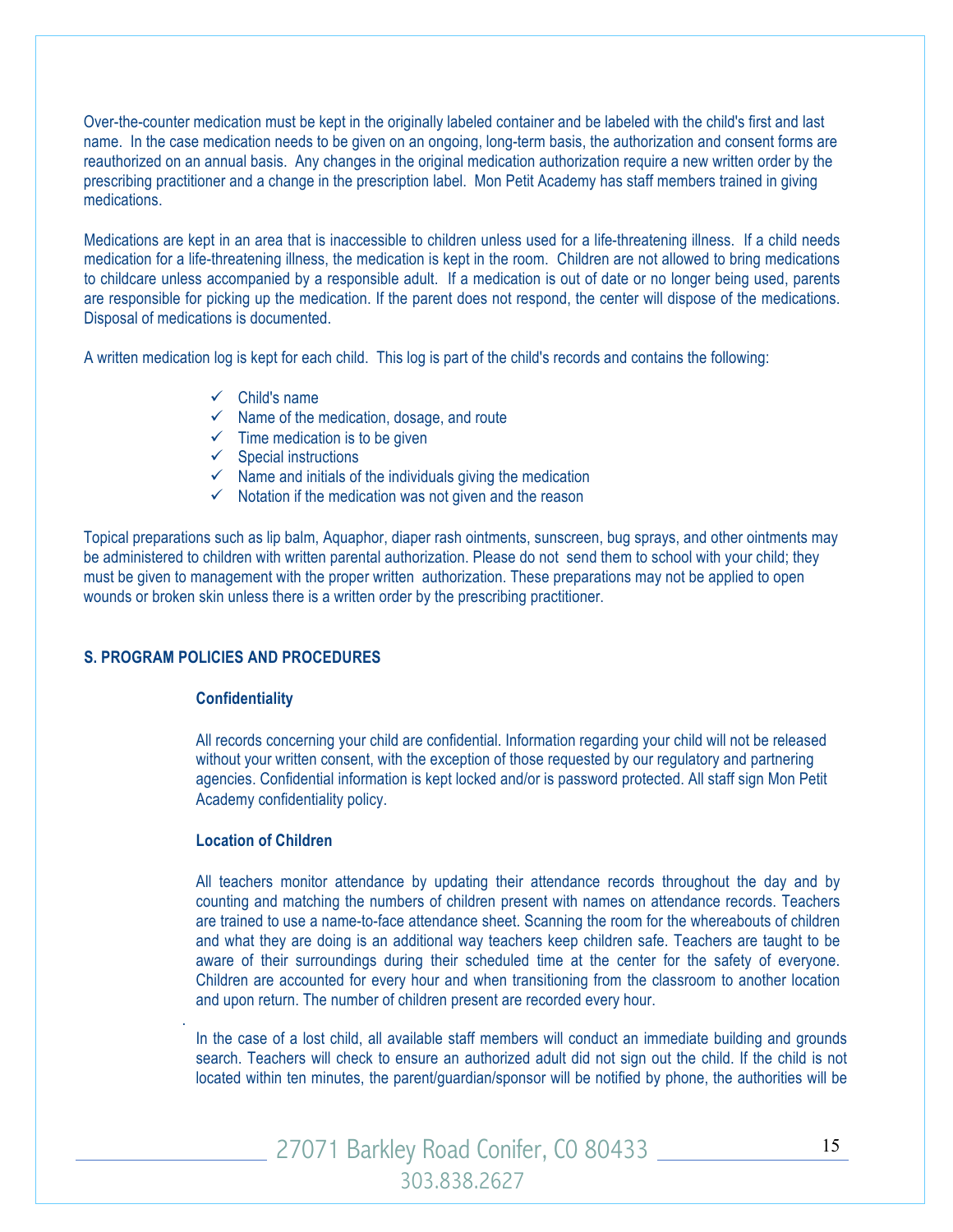notified, and this will be reported to the Colorado Department of Human Services, Office of Child Care Licensing.

#### **ARRIVAL AND PICK-UP**

An adult must always accompany a child into the center. You will receive your automatic code on your child's first day. Children must be escorted to their classroom where you will alert the teacher that your child is present. There may be a time when the child will be placed with another appropriate age group. In order to prevent such instances from occurring, please inform staff members when your schedule differs from your normal hours.

Mon Petit Academy requires all students to arrive by 9 am so students don't miss out on our planned activities and we are able to staff classrooms appropriately. Please note that unless there is a special circumstance such as doctor's appointment or approved 24 hours prior by our management. Students will not be able to come in after 9 am. We must have as much advance notice as possible if your schedule changes so that we can comply with staff ratios. If you consistently fail to provide notice or your child will put the center out of ratio, the Director reserves the right to deny the child entrance on that day.

If your child will be absent for the day, it is important that we are notified. If we cannot be reached, please leave us a message with your child's name, age, date and a reason for his/her absence. You will be charged for any absent days unless otherwise noted by the owner or director.

#### **Releasing Children**

Children will not be allowed to leave the center with anyone other than those people listed on the Child Enrollment Record. We ask that you inform us who will be picking up your child, so we can expect someone other than yourself at pick up time. If you need to make changes to the list of people who are authorized to pick up your child, this can be done through your parent portal. In an emergency situation we will accept a faxed written permission slip or an email from the parent or guardian. Individuals granted emergency authorization will not be permitted to pick up a child from childcare on subsequent days unless they are first added to the authorization list by the parent.

> A photo ID will be mandatory for those authorized to pick up your child. We will not release a child to anyone under the age of 18 years old unless it is a special circumstance and we discuss the situation with the parents beforehand. Also, written permission will be required.

> An unauthorized person attempting to pick up your child will be denied. We will make every attempt to contact the parent of the child. If the attempt is unsuccessful, we will ask the person to leave the premises and make a note of the situation for future communication. At any time, if staff feels the situation is threatening to the child or others, 911 will be called.

If staff members feel that the adult picking up the child is not in a condition to be driving, any one of the following options may be exercised:

- $\checkmark$  We may contact additional authorized adults who can pick up your child;
- $\checkmark$  Pay for alternative transportation (fare will be charged to your account);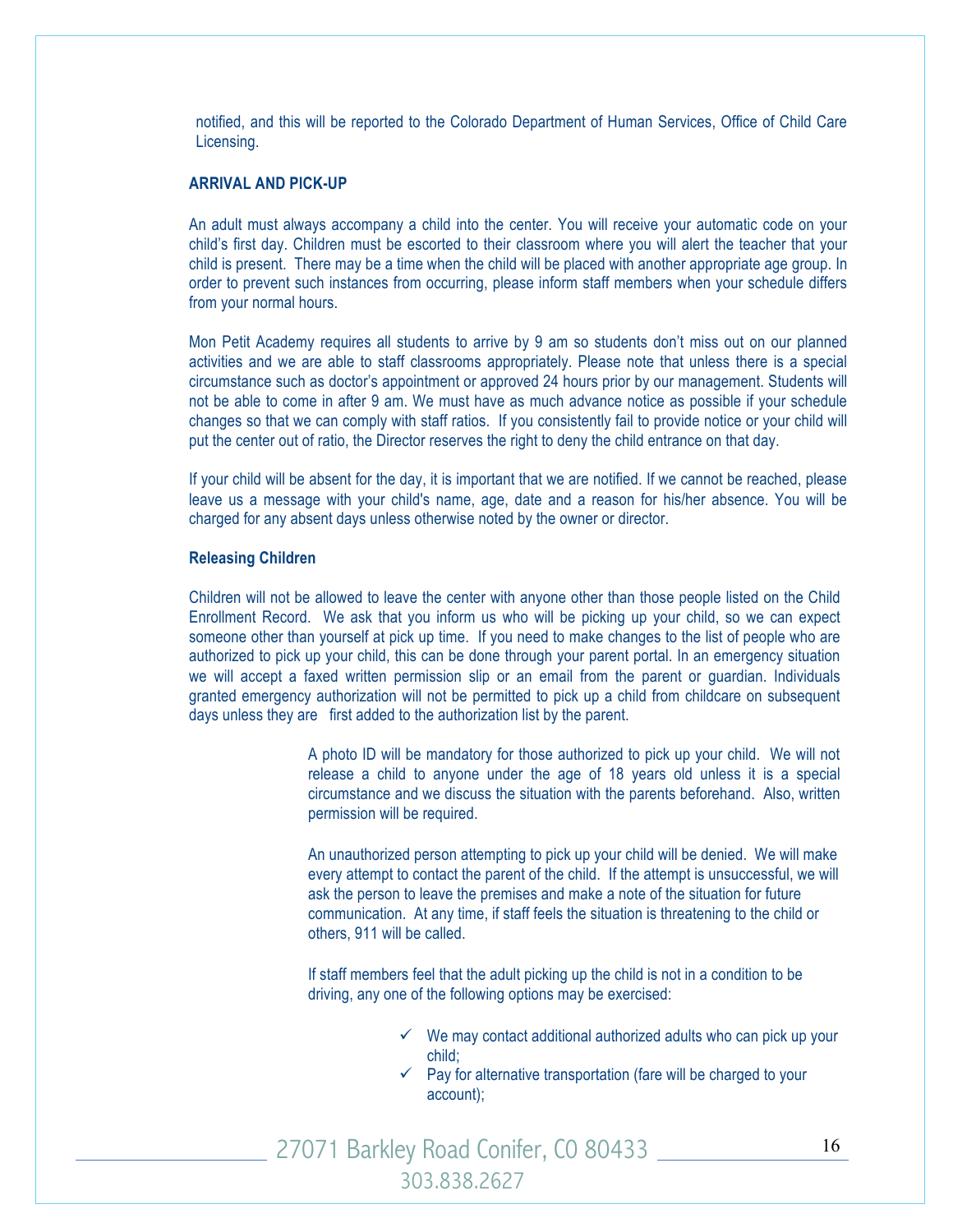$\checkmark$  If the parent/quardian/sponsor or other adult is aggressive or threatening, we will call 911.

If this situation happens repeatedly, we will discontinue care of your child.

Please be aware that once a teacher signs the child/children out that person becomes immediately responsible and the Mon Petit Academy staff is no longer legally responsible for them. Children should not leave the building be left alone or remain in the cars in the parking lot without adult supervision. Mon Petit Academy will not assume any legal responsibility in these circumstances.

#### **Transitions at Drop Off & Pick Up Times**

As your child starts at school, there may be some tears initially. Children, of all ages, adjust to transitions differently and need a little time to settle in. Typically, any sadness or crying stops within minutes (or seconds) of your departure. It often helps drop off time by talking with them about what is going to a happen, prior to your arrival at school. Please make your goodbye brief, let your child know when you will be back and then make sure to say goodbye. Please feel free at any time to come by and peek in so you can see for yourself how they are adjusting, or call to touch base with teachers.

#### **Late Pick Up Policy**

It is important that children are picked up from daycare by 5:30 PM so that the environment can be prepared for the next business day. Although it is understandable that life sometimes gets in the way and that being late is unavoidable, consistent tardiness is unacceptable. Ultimately, the consequence for consistent tardiness will result in the child's termination of enrollment. In extreme cases, leaving the child in daycare long after business hours on a consistent basis will be considered neglect. If you cannot come for your child, call the center immediately and we will assist you with arrangements, if possible. If a parent is not at the center to pick up the child 15 minutes after closing time, a phone call will be made to him/her. If either parent listed on the Child Enrollment Form cannot be reached, staff from Mon Petit Academy will contact those people listed as emergency contacts. If all attempts to contact a parent or emergency contact are unsuccessful and the child remains in the daycare more than two hours, social services will be contacted.

The closing staff member will walk through the entire center at the end of the day to ensure no one has been left at the center. All doors and windows will be checked to see that they are closed and locked.

#### **Late Pick-up Fee**

Families should have their children picked up by 5:30 p.m. In the event that you will be picking your child up after center hours, a fee of \$20.00 for the first 15 minutes and \$1 per minute thereafter will be charged. Late pickup fees must be paid in full within the next billing cycle. In case of emergency, we request notification of any delay in picking up your child to avoid any fees.

#### **Fire Drills**

The Center conducts regular monthly fire drills. Building maps are posted near the door of every classroom. Children are taught to respond quickly but calmly to the fire alarm. The teachers in each classroom are responsible for ensuring all children are accounted for, ensuring that all children leave the classroom and lead children out of the building. The First Aid kit, attendance record and emergency contact information will remain with the teachers. The children will walk in a single file line to a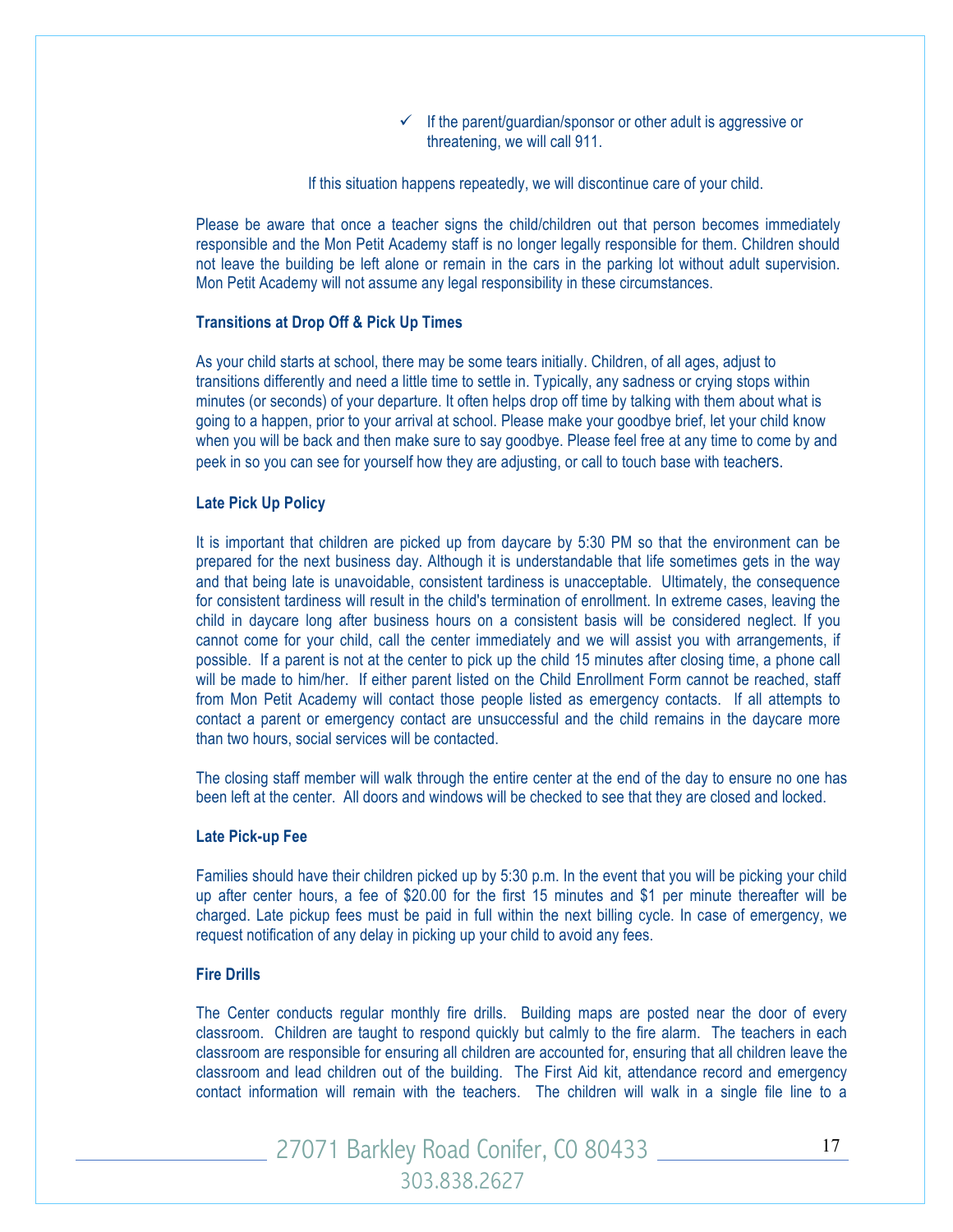designated spot and remain in a group. Once in the designated spot the lead teacher will again take roll call and report the number of children to the Director. Teachers are taught to remain calm and in control at all times so not to frighten the children. The Director is responsible for the overall count of children and staff. Children may return to the building once the director has instructed the classes to do so.

#### **Tornado Drills**

As required, the Center conducts tornado drills. In the event of a tornado, teachers are to quickly and calmly lead children to the designated "safe" areas within the building. (If out on the playground, the class immediately enters the building and goes to the designated safe area for their group.) In the case of a tornado, children will be immediately grouped into a central room, hallway or bathroom. The teacher will have the attendance records, a First Aid kit and emergency contact information for each child. Mon Petit Academy practices emergency tornado drills to ensure proper procedures will be followed. Once at the designated spot, the lead teacher will again take roll call and report the number of children to the Director. Teachers are taught to remain calm and in control at all times so not to frighten the children.

#### **Active Shooter Drill**

In the event an active shooter becomes a danger to those inside Mon Petit Academy, the staff and children will be taken to a location designated in the evacuation plan. Teachers are to quickly and calmly lead children to the designated "safe" areas within the building. (If out on the playground, the class immediately enters the building and goes to the designated safe area for their group.) The lead teacher in each classroom is responsible for ensuring all children are accounted for, ensuring that all children leave the classroom and lead children to the designated spot. The teacher will have the attendance records, a First Aid kit and emergency contact information for each child. The children will walk in a single file line to a designated spot and remain in a group. Once at the designated spot, the lead teacher will again take roll call and report the number of children to the Director. Teachers are taught to remain calm and in control at all times so not to frighten the children.

#### **Security Door**

Only current staff, enrolled children, their families and office-escorted visitors may enter the building. Only staff and parents should have the code to the building. All visitors must sign in at the front office and will be escorted to their destination. Mon Petit Academy does not offer a public bathroom or telephone

#### **Cell Phones**

Mon Petit Academy requests that families do not use cell phones during drop off or pick up times. This is a time for the staff to share information with you about your child and we need your full attention.

#### **Safety in the Parking Lot**

Please use caution in the parking lot while entering and exiting. Often times it is a very busy place and our children are hard to see due to their height. In the wintertime, despite our best efforts, it often becomes icy in the area by the front entrance when it melts and refreezes, please use extra caution.

#### **Child Custody**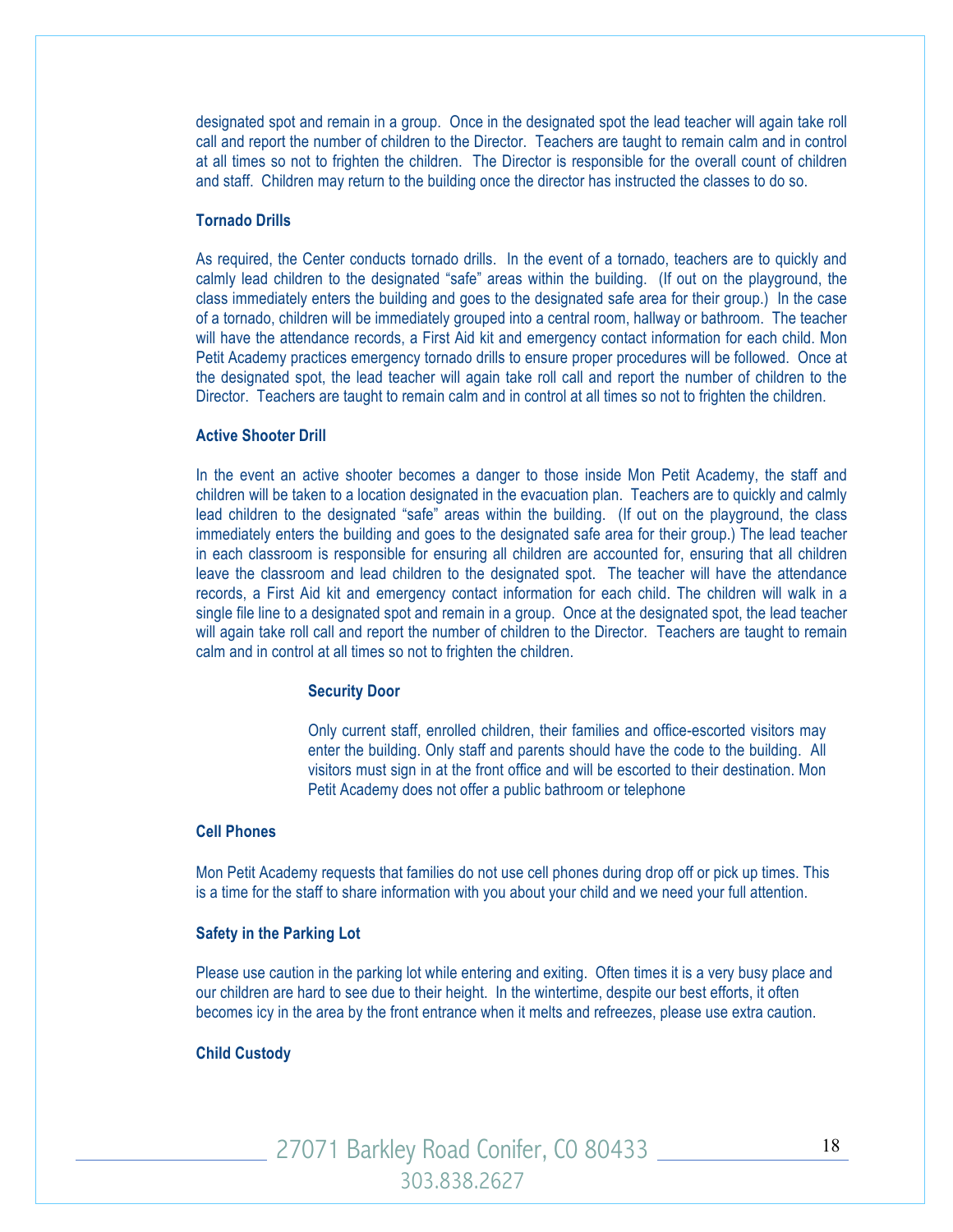If there is a custody issue, we are legally bound to respect the wishes of the parent/guardian/sponsor with legal custody. We will ask for a certified copy of the most recent court order. Without a court document, both parents have equal rights to custody. We will not accept the responsibility of deciding which parent has legal custody where there is no court documentation. If an agreement cannot be reached between family members Mon Petit Academy will follow the wishes of the enrolling parent.

#### **Transportation**

We provide transportation for children ages 3 and older. This transportation is for field trips or in the even of an emergency evacuation. A parent or guardian must sign a transportation agreement at the time of enrollment for children if Mon Petit Academy staff members will transport them, and yearly after that.

Mon Petit Academy drivers are required to comply with all the safety, licensing and traffic rules currently enforced by the State of Colorado. The driver will have an attendance sheet and a cell phone to be used in case of emergency. Children will be transported only when they are seated in a safe fashion with seat belts as required. If younger children are being transported, appropriate booster seats will be used. All children are under the direct supervision of the group leader and/or the van driver. Children are expected to sit quietly and to converse in a manner that is not distracting to the driver. Any child who behaves in a manner that impairs the ability of the driver to operate the vehicle in a safe manner will not be allowed to use transportation until a conference is held with the Director, child and parent/guardian. Mon Petit Academy reserves the right to refuse transportation to those children on a permanent basis.

**If you have an issue with our center, we encourage you to speak with the Director or Management to resolve the problem. Should you wish to file a complaint about this program, you may contact Colorado Department of Human Services, Division of Child Care at 303-866-5958.** 

#### **T. TUITION AND FEES**

**Please see the Monthly Tuition and Rate Schedule. We do accept CCAP. Please call 303-914-6271 to apply.** 

There is an initial non-refundable registration fee \$100.00 for the first child (additional children are \$50 each). Families that withdraw and re-enroll will be asked to complete a new set of enrollment paperwork and be charged an additional registration fee.

Tuition is billed monthly unless special arrangements have been made with the Director or owner. It is due on the 1st of each month. Payments are due by the 1<sup>st</sup> of the Month for the month ahead (i.e. payment is made on the 1<sup>st</sup> for the entire month). If you need a monthly printed statement for your employer, you will be able to download and print from your parent portal a detail invoice as well as you will receive an automated email receipt when a payment is made.

Cash, check, automatic draft are acceptable methods of payment. A late fee of \$45 will be charged if payment is not received by the 1<sup>st</sup> of the month. Please note that if payment is made by check there maybe a delay in depositing until all checks are accounted for and deposited at once time.

Any payments and payment information updates can be made through the Procare Parent Portal as follows:

• **Automatic withdrawal**- this program allows pre-authorized regular, periodic payments using a saved payment method. We accept credit card payments with a convenience fee of 3% or free checking account direct withdrawal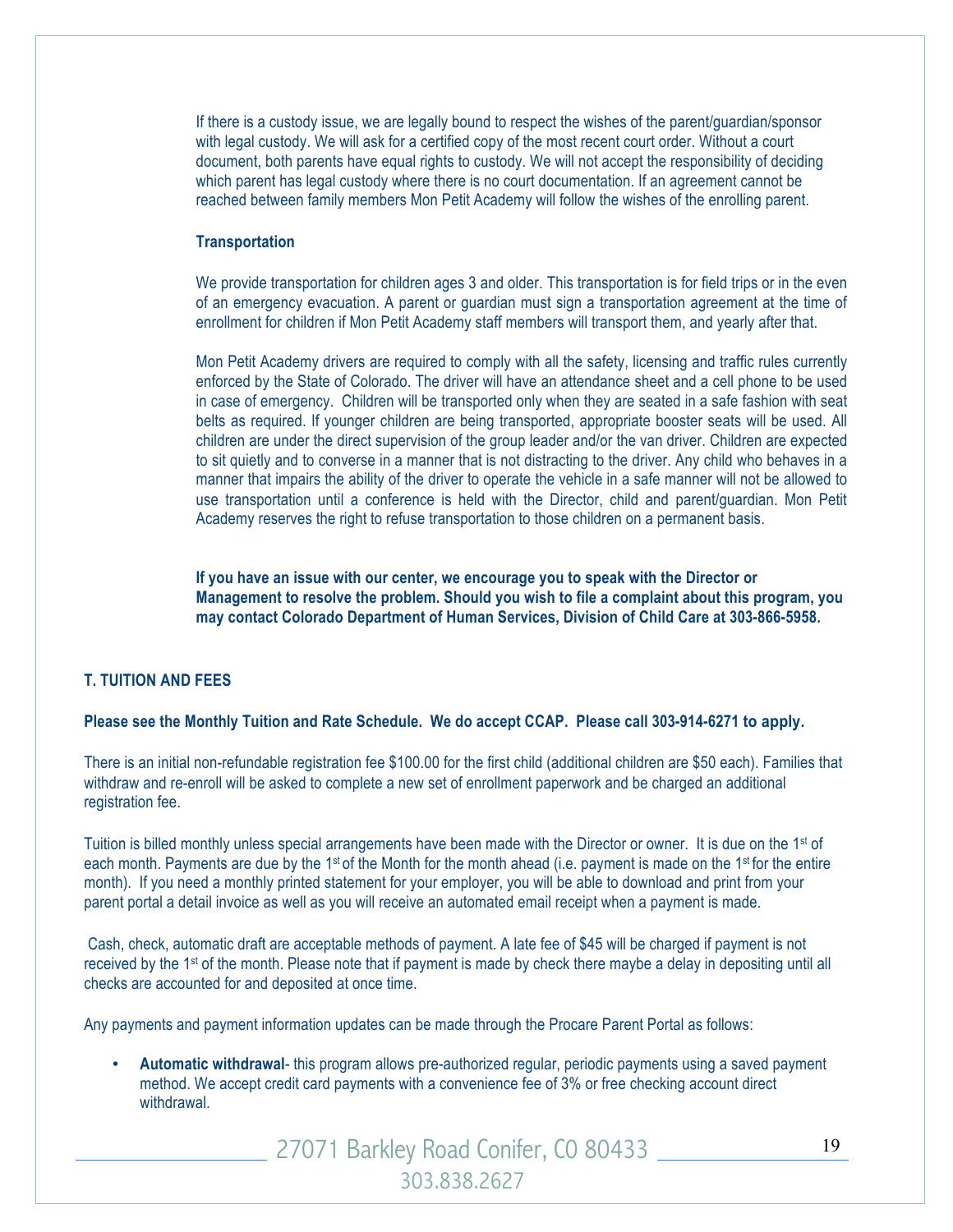**Pay Now** - for one-time payments through the Parent Portal.

#### **Yearly Refurbish and Enhance Cost**

Once a year, in August, prior to the school year beginning we will bill each child's account for a Refurbish and Enhance Cost: \$60 per child, then \$50 for the second and each subsequent child. If your child is strictly on a drop in basis throughout the year, this fee will not apply. This help with the cost of updating curriculum and replenishing special materials for the year ahead. If you are new to our school after August we will prorate the R& E cost from August  $1<sup>st</sup>$  - October 31<sup>st</sup> \$45, November 1<sup>st</sup> -January  $31^{st}$  \$30, Feb  $1^{st}$  – July  $31^{st}$  \$15.

The tuition remains the same whether or not your child is in attendance. If your child is sick, on vacation or the school is closed due to inclement weather or holiday, tuition payments are still due, and a late fee will apply if payment is not received.

We offer a 10% discount for fulltime children from the same family. The 10% will be applied to the tuition for the oldest child. Multi-child discounts are not applicable for families receiving C-CCAP.

We do offer a teacher clause that has a few options for care during the summer, holding your spot, and price options. Please ask us for more information if this applies to you.

#### **Colorado Child Care Assistance Program (C-CCAP)**

If your family is eligible for childcare assistance, we encourage your participation in the Colorado Child Care Assistance Program (C-CCAP). If you choose not to participate, your fee will be based on the Mon Petit Academy tuition and rate schedule. You must activate your CCAP ATS pin number before the first day of childcare. Mon Petit Academy does not allow parents to start childcare if ATS pin number is not activated for your child.

CCAP parental fees are due on the first of every month. A \$20.00 late fee will be charged if the full payment is not received by the close of business on the first. If payment has not been collected by the close of business on the third day your child may be discharged from the center for non-payment. Nonpayment of C-CCAP parental shares are reported to the Department of Human Services. Attendance during non-authorized time will be charged to your account and it would be your responsibility to pay in addition to your parental share. For example, these charges could include attending full-time when authorized part-time, loss of C-CCAP, or attending on non-authorized days. C-CCAP families are allowed 1 absence per month.

Any absences above this amount will be charged to your account and are your responsibility to pay. C-CCAP permitted absences must be used in the same month. C-CCAP absences cannot be rolled over to future months.

#### **PCI Compliance**

All of Procare payment processing tools follow PCI compliance standards for encrypting and securely transmitting credit card data, but they have beefed up security even more through their integration with the SafeSave Gateway™. This secure payment gateway allows Procare to store parents' credit card (or bank account data) in a PCI-certified hosting facility, known as "the Vault," so that sensitive data never needs to be stored directly in our computers (or in even Procare itself).

> 27071 Barkley Road Conifer, CO 80433 2020 303.838.2627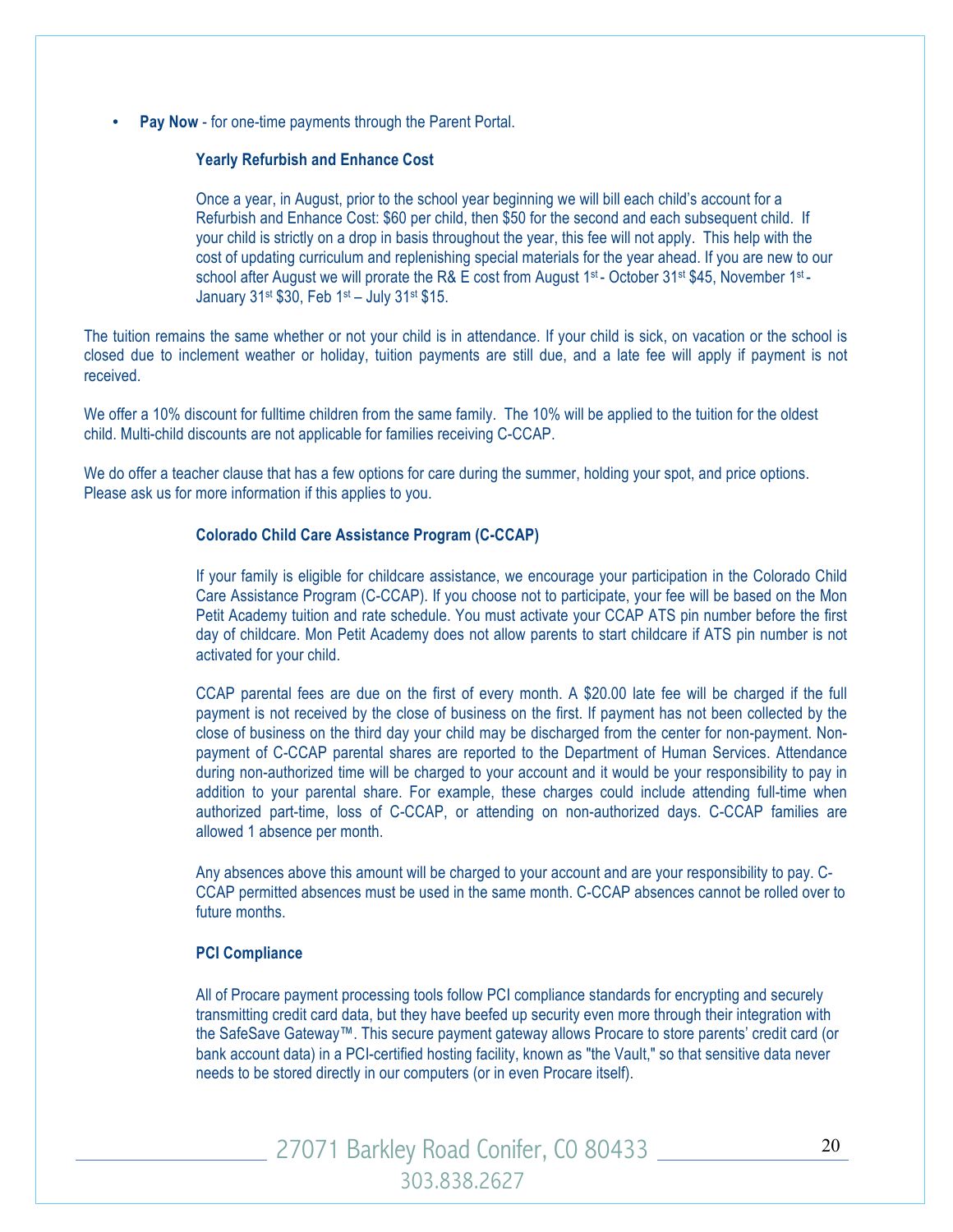Each parent's record will contain a "SafeSave™ ID" that uniquely identifies stored account data so future transactions can be processed (via Pay Now and/or automatic withdrawal) without the need to enter the same payment information for each new transaction.

Mon Petit Academy encourages all parents to check out Procare, SignNow and the SaveSave Gateway privacy policy if you want more details.

#### **Returned Checks**

All returned checks will be charged a \$34.00 bank fee. The check amount needs to be paid in cash for that time. We will not receive your children until paid in full. Two or more returned checks will result in your account being placed on "money order/cash only" status.

#### **Collections**

If you are incurring a financial hardship please speak with our management team prior to missing payments. If your childcare fees are past due and your account must be sent to a third-party collection agency, you will also be charged an additional 50% of the total amount due to cover the collection costs. You will also be responsible for all court and attorney fees that may accompany the collections process. If your account has been sent to a third-party collection agency you must contact them regarding the account. Families with unpaid balances may be discharged from the center. Re-admission is at the discretion of the director and owner.

#### **Child Withdrawal**

It is the goal of Mon Petit Academy to work with the families to maintain enrollment. However, there are times when it becomes necessary to dismiss children from our program. Some reasons for dismissal are, but not limited to, chronic late payments, failure to update records, continual late pick up, lack of parental cooperation, failure of child to adjust after a reasonable amount of time, gross misconduct on the part of the parent or child, lack of respect towards the staff and children, a threat to the safety of others, destruction of property, etc.

If there is a concern about a child's behavior, a report will be given to the parents. We will ask for a conference and set up a behavior plan. If the behavior continues, we may ask the parent to contact a doctor or professional counselor in order to advise the center as to how we can best serve your child.

Should we find it necessary to expel your child, we will hold a conference between you and the Director and/or owner to discuss the reasons for expulsion. These decisions are made at the discretion of management.

If a child is an immediate danger to her/himself or other children and if a parent or guardian is verbally or physically abusive to staff or children at the center, the child will be removed from the center without notice.

Mon Petit Academy reserves the right to expel any child for unpaid tuition. If there is an outstanding balance on the last day of care, Mon Petit Academy may pursue legal action to collect payment of all past due balances and additional fees owed.